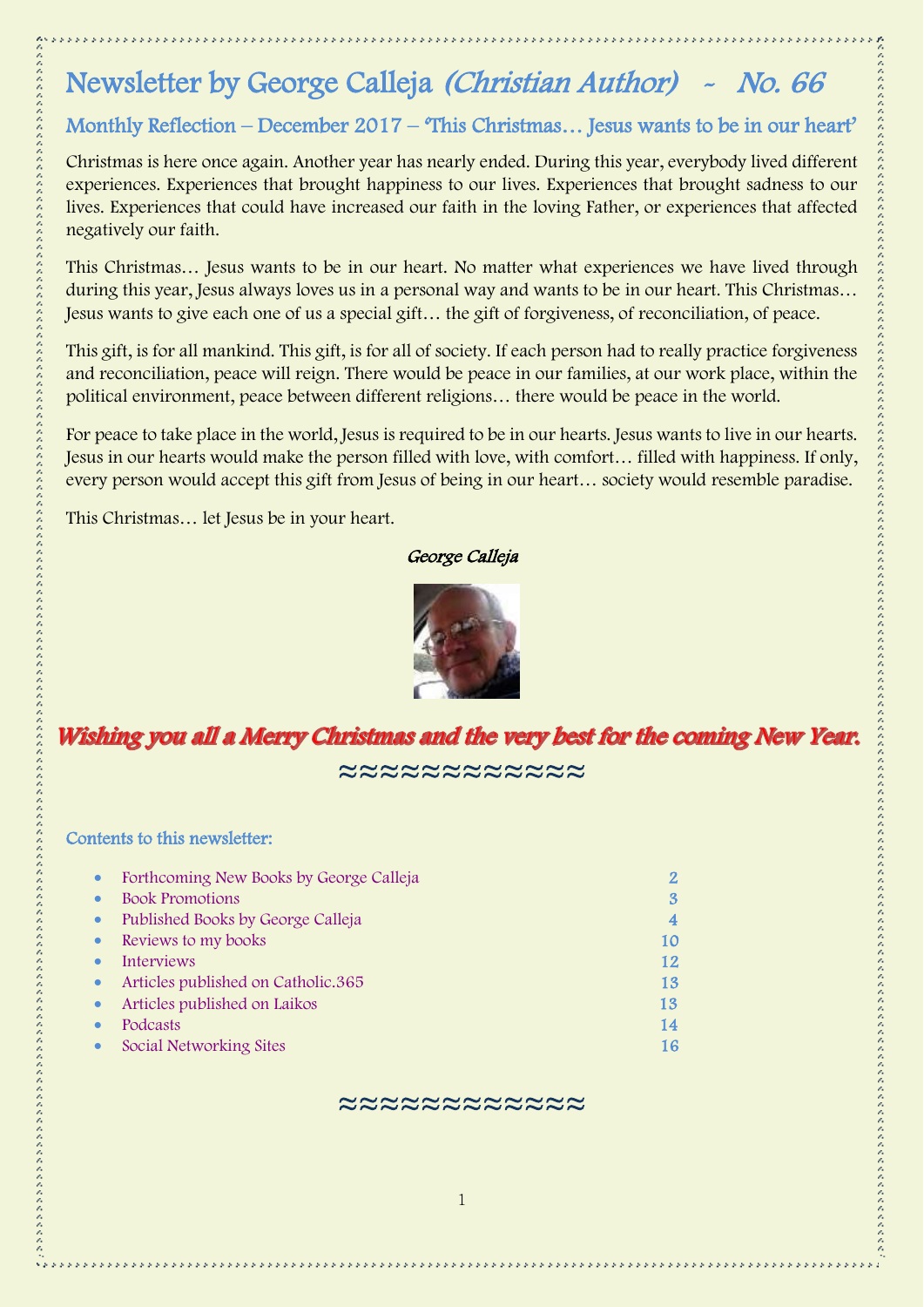# <span id="page-1-0"></span>Forthcoming New Books by George Calleja

Now that my latest Christian book 'Spiritual Reflections' has been published, I am concentrating my writings on the next book 'In His Image'. My plans are that this book is to be published around May 2018. I am really enjoying writing this book 'In His Image' as it is giving me the opportunity to discover further how much God loves us in a personal way.

In the meantime, I hope that you enjoy reading my previous books, while I do appreciate your comments and feedback! Finally, I would like to say a big 'THANK YOU' for all those who have been reading my books, encouraging me and supporting me with my writings.

You are always in my prayers.

そのようなのでのこのたちのようなものものものであるのでものものものものものものでしょうかんとしているかでしょうか。そのようなものでしょうかもしろんとしろんとしろんとしろんとしろんとしろんとしろんとしろん たんきんしょう

5222



\*\*\*\*\*\*\*\*\*\*\*\*\*\*\*\*\*\*\*\*\*\*\*\*\*\*\*\*\*\*\*\*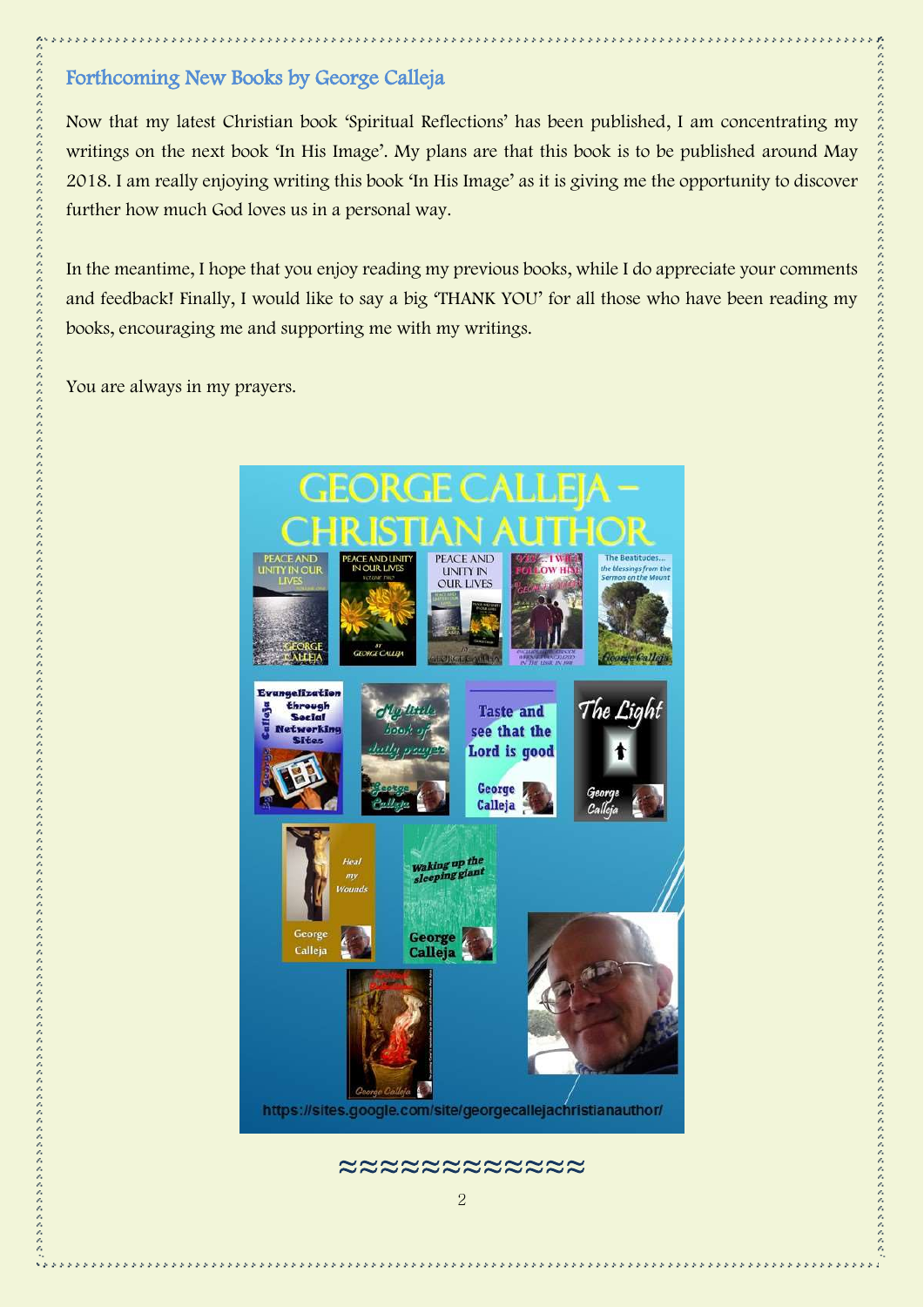## <span id="page-2-0"></span>Book Promotions

During the month of December 2017, I am offering my latest Christian Book 'Spiritual Reflections' for only \$0.99, that is a 50% discount only from Smashword.

Enter this coupon code : PQ78M (not case-sensitive) from the following link, and receive this special offer:

<https://www.smashwords.com/books/view/760040>

In a couple of minutes you can easily download this book to your computer…

SO HURRY UP FOR THIS SPECIAL EBOOK OFFER.



Just like He did in Cana. Jesus is able to transform fasteless water in no in nu .<br>In the priest prays for such transfiguration to take<br>aintings of Francelle Pace Agius, kindly visit her f ofile phm?id=1940504436267998Aref=content\_fil

≈≈≈≈≈≈≈≈≈≈≈≈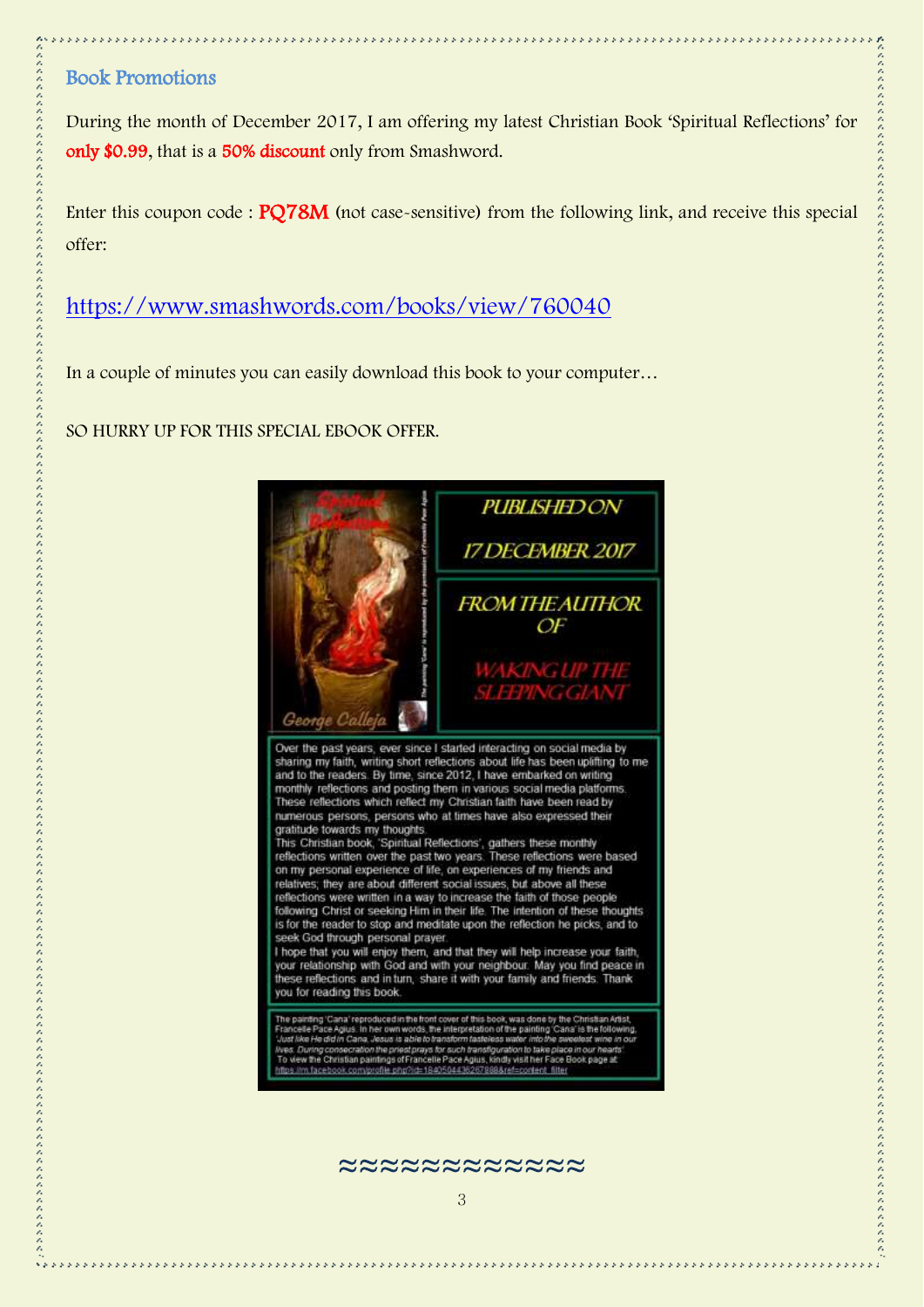# <span id="page-3-0"></span>Published Books by George Calleja

| "Spiritual Reflections"                                                     | This book can be downloaded from the below links and from other<br>online ebook stores:                                                                                                                                                                      |
|-----------------------------------------------------------------------------|--------------------------------------------------------------------------------------------------------------------------------------------------------------------------------------------------------------------------------------------------------------|
| Date of publication:<br>17 December 2017<br>(ISBN: 9781370553839 -<br>ebook | Smash Word: https://www.smashwords.com/books/view/760040<br><b>Barnes &amp; Noble:</b> https://www.barnesandnoble.com/w/spiritual-<br>reflections-george-calleja/1127548241?ean=2940154634141                                                                |
| (ISBN: 1981336745 -<br><i>paperback version)</i>                            | AMAZON (paperback version for only a minimal price)<br>https://www.amazon.com/Spiritual-Reflections-George-<br>Calleja/dp/1981336745/ref=asap_bc?ie=UTF8<br>Click the below link to view the promotional video to this book:<br>https://youtu.be/PuV-F2THjCk |

Over the past years, ever since I started interacting on social media by sharing my faith, writing short reflections about life has been uplifting to me and to the readers. By time, since 2012, I have embarked on writing monthly reflections and posting them in various social media platforms. These reflections which reflect my Christian faith have been read by numerous persons, persons who at times have also expressed their gratitude towards my thoughts.

This Christian book, 'Spiritual Reflections', gathers these monthly reflections written over the past two years. These reflections were based on my personal experience of life, on experiences of my friends and relatives; they are about different social issues, but above all these reflections were written in a way to increase the faith of those people following Christ or seeking Him in their life. The intention of these thoughts is for the reader to stop and meditate upon the reflection he picks, and to seek God through personal prayer.

I hope that you will enjoy them, and that they will help increase your faith, your relationship with God and with your neighbour. May you find peace in these reflections and in turn, share it with your family and friends. Thank you for reading this book.



Although the title of this book is 'Waking up the sleeping giant', it does not narrate a fairy tale about a beautiful princess who marries the most charming and rich prince, after succeeding to run away from a giant that himself wanted to marry the princess. This book is about the reality of the 'sleeping giant', and the consequence it brings to today's society.

'Waking up the sleeping giant' is a challenge to be taken up by many people. If this giant really wakes up, society will have a chance to experience a breath of fresh air that gives life a worthy cause and a meaningful reason to live. One might ask but who is this sleeping giant? What does this sleeping giant have to offer if upon wakening, the world can be a better place to live in?

This sleeping giant can refer to you, to a family member of yours or maybe to some of your friends. The sleeping giant can represent Christians who, although they do good things in their lives, being active in the church and in the community around them, are still not doing God's will in their lives. The sleeping giant can be those of us who in the moment of truth to proclaim the Good News, to be witnesses in society and go against the current, eventually will not stand up as Christians and defend their morals and values.

 The sleeping giant represents all those who proclaim that they are Christians, but through their lives hardly proclaim the Good News... they are *'lukewarm'* in their faith.

 The aim of this book is to reach out to this sleeping giant and to gently provoke and inspire the giant to wake up. This book proposes to make this giant stand up and be a witness of God's love to society.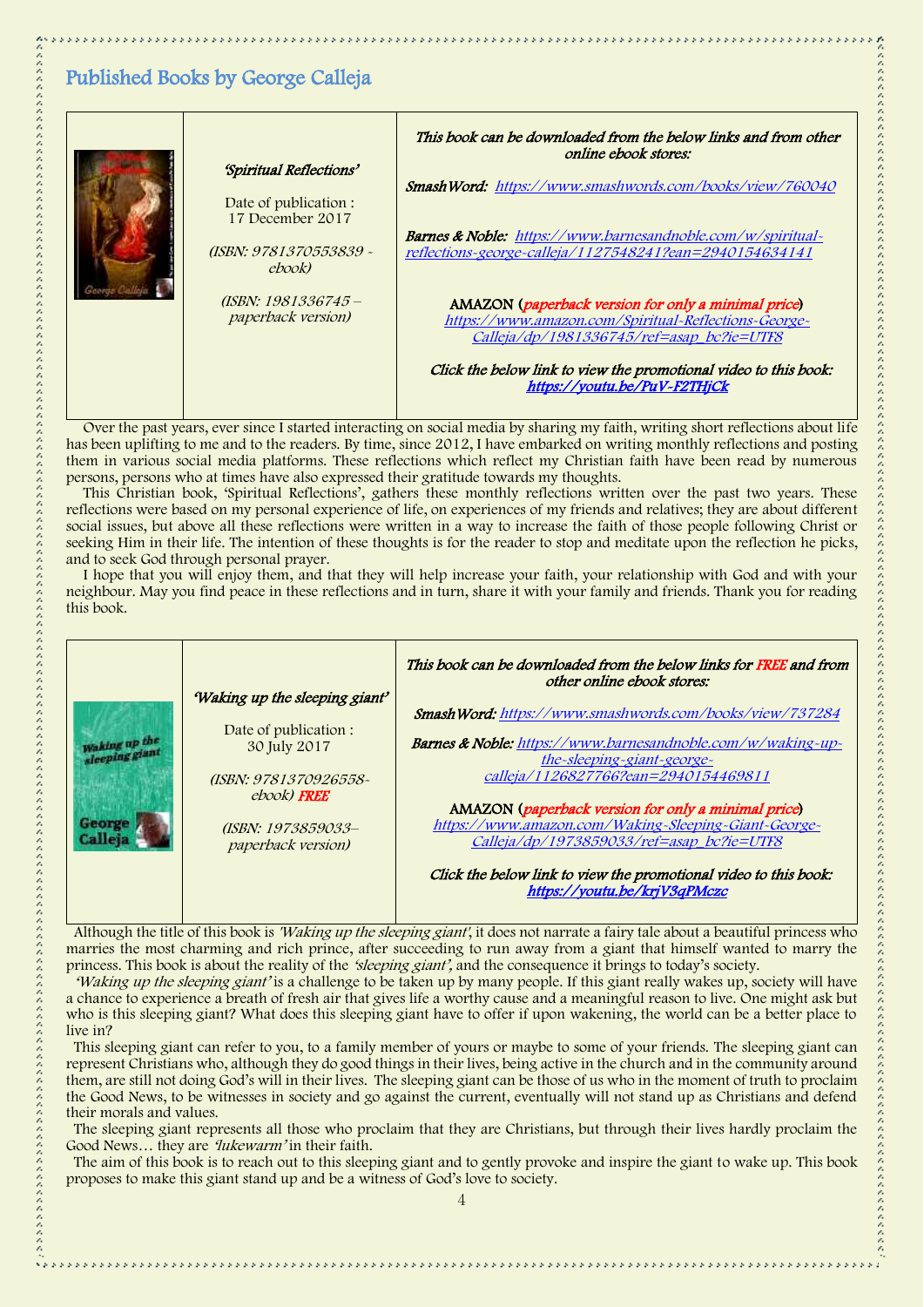|                         |                                             | This book can be downloaded from the below links and from other<br>online ebook stores:                                                           |
|-------------------------|---------------------------------------------|---------------------------------------------------------------------------------------------------------------------------------------------------|
|                         | 'Heal my Wounds'                            | Smash Word: https://www.smashwords.com/books/view/706572                                                                                          |
| Heal<br>$m\nu$          | Date of publication :<br>26 February 2017   | <b>Barnes &amp; Noble:</b> http://www.barnesandnoble.com/w/heal-my-<br>wounds-george-calleja/1125896626?ean=2940154038697                         |
| <b>Vounds</b><br>George | $(ISBN: 9781370423712 -$<br>ebook)          | Amazon:<br>https://www.amazon.com/Heal-my-Wounds-George-Calleja-<br>ebook/dp/B06XFCZ66L/ref=asap bc?ie=UTF8                                       |
| Calleja                 | $(ISBN: 1544209150 -$<br>paperback version) | <b>AMAZON</b> (Paperback Version):<br>https://www.amazon.com/Heal-my-Wounds-George-                                                               |
|                         |                                             | $Calleja/dp/1544209150/ref = asap$ bc?ie=UTF8<br>Click the below link to view the promotional video to this book:<br>https://youtu.be/1ESDGFQAQc8 |

 Life is wonderful. Not everybody would agree with this statement. Every person experiences life in different ways. There are the good experiences and the not so good experiences that a person goes through in one's life.

 Such experiences could lead a person to suffer a physical wound in one's life. These same experiences, and others, could also lead the person to suffer spiritual wounds in his life. Wounds which distance us from the love of God also distance us from loving our neighbour.

 This book will take you through this journey. A journey of exploring the spiritual wounds one could suffer in one's life. Spiritual wounds which could be buried deep in one's inner self, making it difficult for the individual to love one's neighbour and to be a person of mercy. These spiritual wounds often hinder us from having a personal relationship with Jesus.

'Heal my Wounds' is the cry of every suffering person. In this book we shall also see how Jesus is the healer of our wounds.

|       |                                                                                                                                        | This book can be downloaded from the below links and from other<br><i>online ebook stores:</i>                                                                                                                                                                                                                                                                                                                                                                                                                                  |
|-------|----------------------------------------------------------------------------------------------------------------------------------------|---------------------------------------------------------------------------------------------------------------------------------------------------------------------------------------------------------------------------------------------------------------------------------------------------------------------------------------------------------------------------------------------------------------------------------------------------------------------------------------------------------------------------------|
| Genra | The Light'<br>Date of publication:<br>25 September 2016<br>(ISBN: 9781370445110-<br>ebook)<br>(ISBN: 1539072576-<br>paperback version) | <b>SmashWord:</b> https://www.smashwords.com/books/view/667740<br><b>Barnes &amp; Noble:</b> http://www.barnesandnoble.com/w/the-light-<br>george-calleja/1124691343?ean=2940153747811<br>Amazon:<br>https://www.amazon.com/Light-Calleja-George-<br>$ebook/dp/B01M17A65P/ref = asap$ bc?ie=UTF8<br><b>AMAZON</b> (Paperback Version):<br>https://www.amazon.com/Light-George-<br>Calleja/dp/1539072576/ref=asap bc?ie=UTF8<br>Click the below link to view the promotional video to this book:<br>https://voutu.be/7CKHSrDKgEc |

 This book presents a journey towards 'The Light'. A journey to explore what, or rather, who 'The Light' is. A journey to experience 'The Light' in one's life. 'In him was life, and that life was the light of all mankind. The light shines in the darkness, and the darkness has not overcome it'. This is who 'The Light' is. This is what 'The Light' is all about. This light is for you. The experience of Christians who recognise and live in 'The Light' transforms them into a 'whole' person. This transformation makes them strong in their spiritual lives. They become people who are loving, forgiving, merciful and above all, persons

who share the Good News with their neighbour.

大きなことのことのこともこともこともあらえものもしろんとしたものもしろんとしたとしたとしたとしてしたとしてしたのでしょうかもしろんとしてしまうかもしろんとしているのでしょうとしてもしろんとしろんとしても たんしんしょう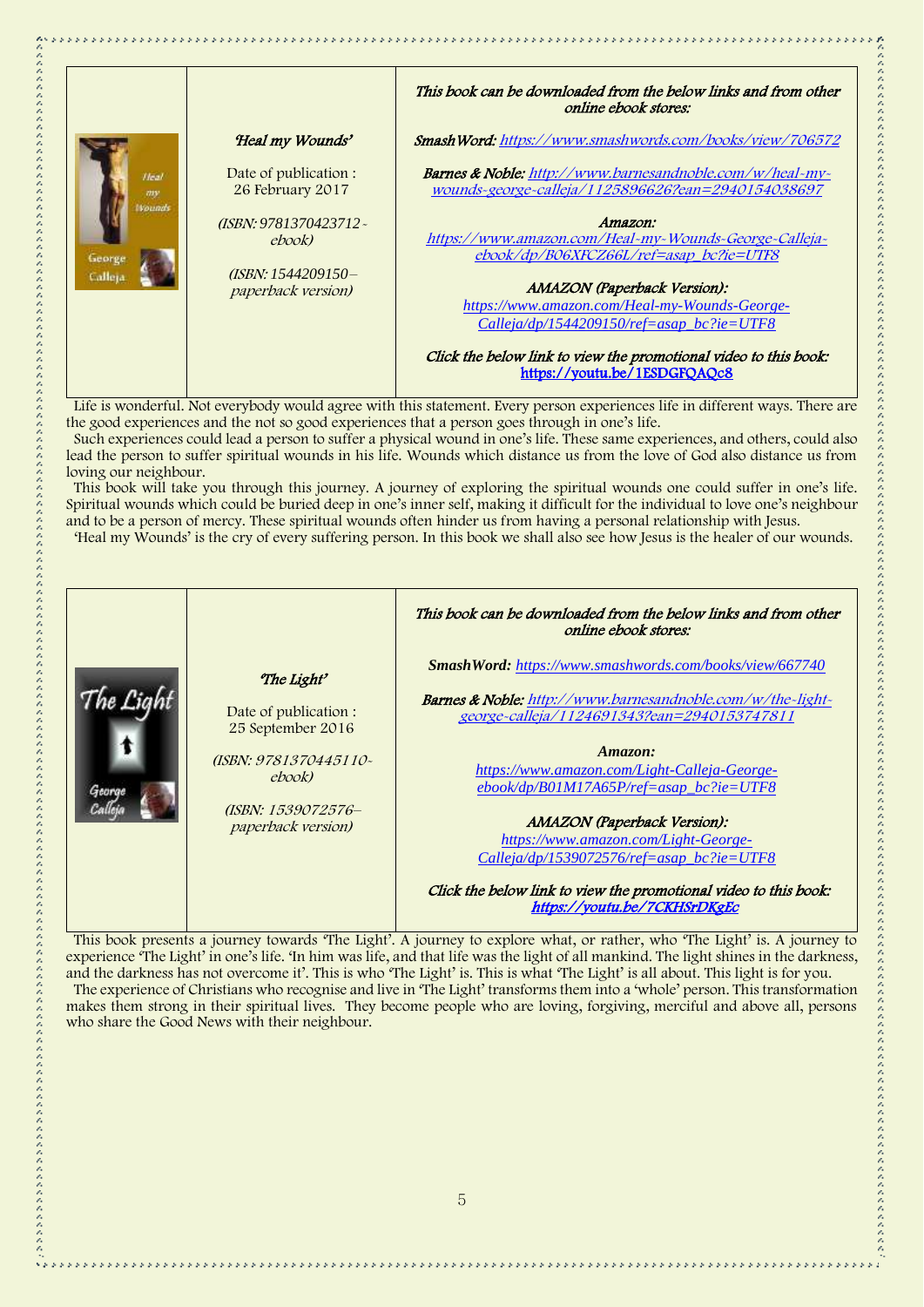|                  |                                         | This book can be downloaded from the below links and from other<br>online ebook stores:                    |
|------------------|-----------------------------------------|------------------------------------------------------------------------------------------------------------|
|                  |                                         | <b>SmashWord:</b> https://www.smashwords.com/books/view/628903                                             |
|                  | Taste and see that the Lord is<br>good' | <b>Barnes &amp; Noble:</b> http://www.barnesandnoble.com/w/taste-and-see-<br>that-the-lord-is-good-george- |
|                  |                                         | calleja/1123656941?ean=2940152966480                                                                       |
| <b>Taste and</b> | Date of publication :                   |                                                                                                            |
| see that the     | 17 April 2016                           | Amazon:                                                                                                    |
| Lord is good     | (ISBN: 9781310361579-                   | http://www.amazon.com/Taste-see-that-Lord-good-<br>ebook/dp/B01E66FGQ6/ref=asap_bc?ie=UTF8                 |
|                  | ebook)                                  |                                                                                                            |
| George           |                                         | Barnes & Noble:                                                                                            |
| <b>Calleja</b>   | (ISBN: 1532773315-                      | http://www.barnesandnoble.com/w/taste-and-see-that-the-lord-is-                                            |
|                  | <i>paperback version)</i>               | 200d-george-calleja/1123656941?ean=2940152966480                                                           |
|                  |                                         |                                                                                                            |
|                  |                                         | <b>AMAZON</b> (Paperback Version):<br>http://www.amazon.com/Taste-see-that-Lord-                           |
|                  |                                         | good/dp/1532773315/ref=asap_bc?ie=UTF8                                                                     |
|                  |                                         |                                                                                                            |
|                  |                                         | Click the below link to view the promotional video to this book:                                           |
|                  |                                         | https://youtu.be/4UcXI8UY6yg                                                                               |

 The aim of this book is to help you and encourage you in this experience. The reason why I wrote this book is because I have experienced it myself and want to share it with you, by giving you this valuable treasure.

 The book is divided as follows: the first chapter gives a short background of Psalm 34, from where the verse 'taste and see that the Lord is good' comes from. This is followed by chapter two which speaks about who can taste and see that the Lord is good. Chapter three takes a short journey on what is good about the Lord, followed by the last chapter which reflects about how it is possible to taste and see that the Lord is good.

|                       | This book can be downloaded from the below links and from other<br>online ebook stores:          |
|-----------------------|--------------------------------------------------------------------------------------------------|
|                       | Smash Word: https://www.smashwords.com/books/view/604935                                         |
|                       |                                                                                                  |
| Prayer'               | Amazon:                                                                                          |
|                       | http://www.amazon.com/My-Little-Book-Daily-Prayer-                                               |
| Date of publication : | ebook/dp/B01AAYB93M/                                                                             |
| 10 January 2016       |                                                                                                  |
|                       | <b>Barnes &amp; Noble:</b>                                                                       |
| (ISBN: 9781311849472~ | http://www.barnesandnoble.com/w/my-little-book-of-daily-                                         |
| ebook)                | prayer-george-calleja/1123225782?ean=2940152555578                                               |
|                       |                                                                                                  |
| (ISBN: 1523326131-    | <b>AMAZON</b> (Paperback Version):                                                               |
|                       | http://www.amazon.com/My-Little-Book-Daily-                                                      |
|                       | Prayer/dp/1523326131/                                                                            |
|                       | Click the below link to view the promotional video to this book:<br>https://youtu.be/c6Y5HiTrlOM |
|                       | 'My Little Book Of Daily<br>paperback version)                                                   |

 'My little book of daily prayer' is intended to help the reader focus on a particular prayer request each day, and to pray to God about it. The aim of this book is for the reader to find guidance to pray each day. The prayers follow reflection presented for each month of the year.

 Each chapter of the book is dedicated for a particular month of the year. The reader is encouraged to accompany the prayer request with other prayers he feels comfortable to use. Here the reader can recite the Rosary, say the Lord's Prayer, use the prayer request to pray for a particular intention, etc.

 The book is intended to accompany the reader every day, to help him select the prayer request for the day, and to help him during his personal praying time. Through the prayer requests, the reader is encouraged to pray for people going through difficult situations in life and for them to discover and accept Christ in their lives.

大きなことのことのこともこともこともあらえものもしろんとしたものもしろんとしたとしたとしたとしてしたとしてしたのでしょうかもしろんとしてしまうかもしろんとしているのでしょうとしてもしろんとしろんとしても たんしんしょう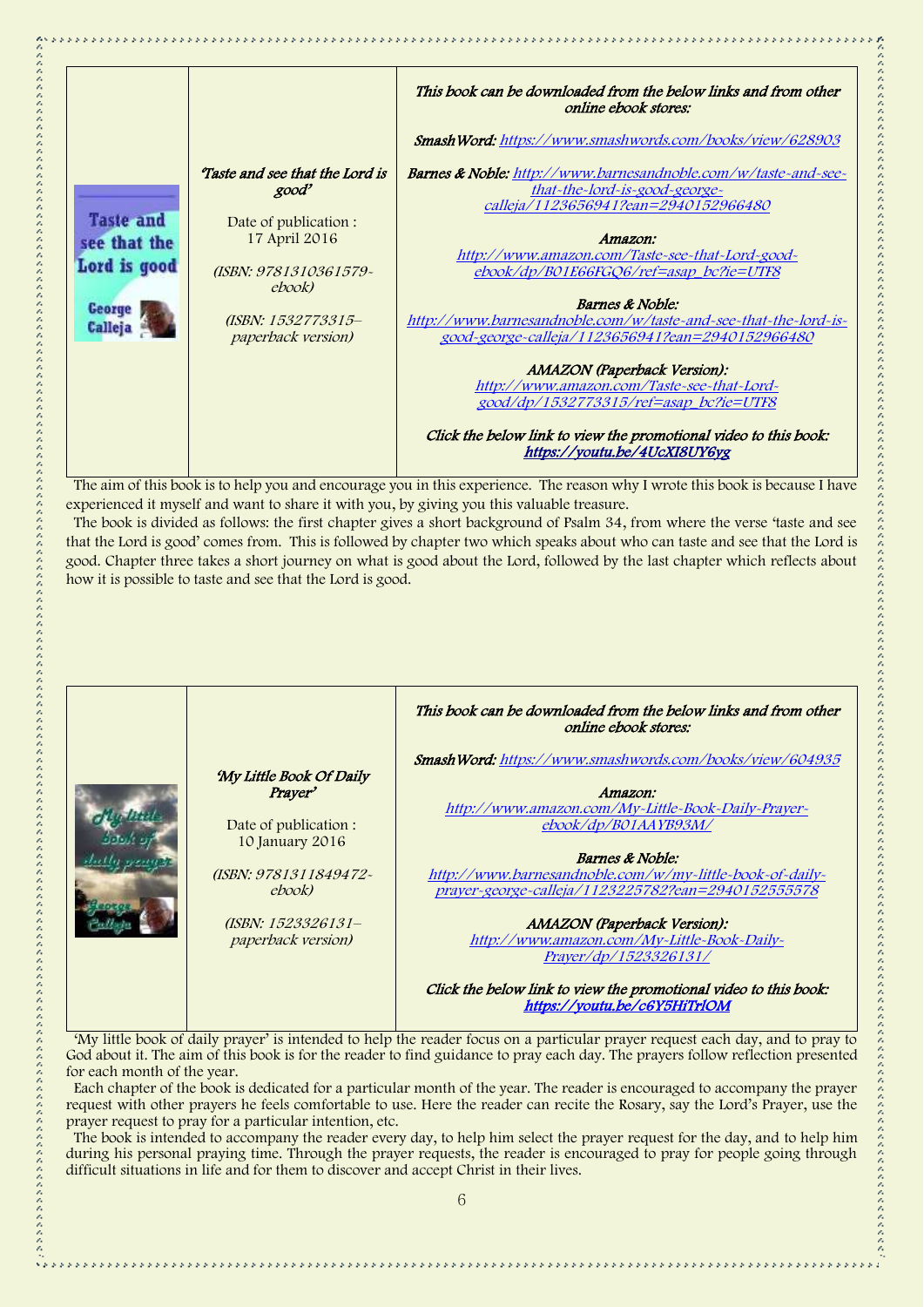|                                               |                              | This book can be downloaded from the below links and from other  |
|-----------------------------------------------|------------------------------|------------------------------------------------------------------|
|                                               |                              | <i>online ebook stores:</i>                                      |
|                                               |                              | <b>SmashWord:</b> https://www.smashwords.com/books/view/576443   |
|                                               | The Beatitudes the           |                                                                  |
| The Beatitudes                                | blessings from the Sermon on | Amazon:                                                          |
| the blessings from the<br>Serman on the Mount | the Mount'                   | http://www.amazon.com/Beatitudes-blessings-Sermon-Mount-         |
|                                               |                              | ebook/dp/B015BDXBL0/                                             |
|                                               | Date of publication:         |                                                                  |
|                                               | 27 September 2015            | Barnes & Noble:                                                  |
|                                               |                              | http://www.barnesandnoble.com/w/the-beatitudes-the-blessings-    |
|                                               | (ISBN: 9781311169006 -       | from-the-sermon-on-the-mount-george-                             |
|                                               | ebook)                       | calleja/1122654479?ean=9781517313371                             |
|                                               |                              |                                                                  |
|                                               | (ISBN: 9781517313371 -       | <b>AMAZON</b> (Paperback Version):                               |
|                                               | paperback version)           | http://www.amazon.com/Beatitudes-blessings-Sermon-               |
|                                               |                              | Mount/dp/1517313376/                                             |
|                                               |                              |                                                                  |
|                                               |                              | Click the below link to view the promotional video to this book: |
|                                               |                              | https://youtu.be/419dStSn8D07list=PL31726C53241019D1             |
|                                               |                              |                                                                  |

÷,

 The book attempts to help the reader grow in his relationship with Jesus. It presents a brief introduction about the Beatitudes followed by a Chapter dedicated to each Beatitude. Chapter three offers some suggestions as to how the Beatitudes can be lived in our daily lives. It focuses on encouraging every Christian to live the Beatitudes in his daily living, and to be a witness to the people he meets each day.



The aim of this book is to encourage you to evangelize through Social Networking Sites. This in view that, as of 2014, more than approximately 1.8 billion internet users have accessed social networks; 170 million of which were located in the United States. So, are you reaching out through the social networking which you are involved in to spread the Good News? In this fifth publication of mine, the book is divided into four Chapters. It will briefly explain what evangelization is about, followed by the importance of spreading the gospel all over the world. The third Chapter will focus on evangelization throug h Social Networking Sites. This is followed by the fourth Chapter which will also include my own experience of evangelizatio n through the social network.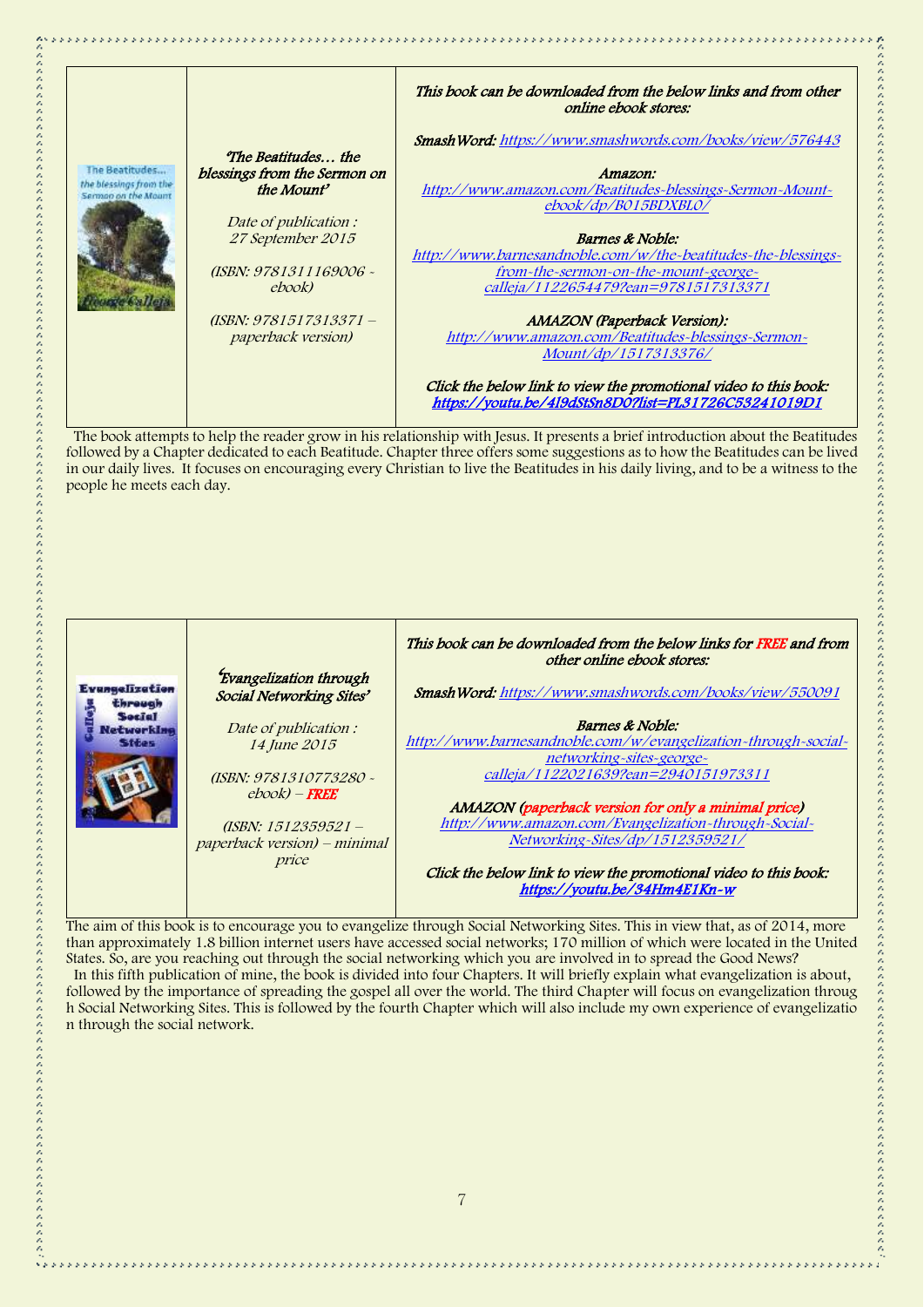

 The paperback version of 'Peace and Unity in our lives' is to provide inspiration and encouragement for your life. It is an opportunity for people around the globe to find courage in their life, by trusting God to be more present in their life. This book is divided into three parts. The first part features different short thoughts and experiences of what life is all about. In the second part one will find some encouraging and helpful quotations from the Bible, together with some reflections I have written which help in one's meditation and prayer. Finally, in the third part features very short (just one sentence long) spiritual thoughts and reflections.



 The aim of this book is to encourage you to give your 'Yes' to Him… that is, to follow Jesus. It is intended to increase your faith, to encourage you to trust in Him and to help you in your personal relationship with Jesus.

 In this third publication of mine, the book is divided into five Chapters. It will mainly focus upon the 'Yes' of Mary, the Mother of Jesus. Also, it will focus upon the 'Yes' of Saint Paul, one of the greatest followers of Jesus. This book also include some of the missionary experiences I went through, and which to date have never been shared on any of my social networks. It includes my own'Yes'… to follow Him, and what this 'Yes' meant to me.

 Also, included in this book, is the episode when together with other missionaries we were crossing to the USSR in 1991 to evangelize and our van skidded and overturned on the side of the road! I will narrate this episode and also disclose to you what we had hidden in the van… this event happened during the 'Cold War'!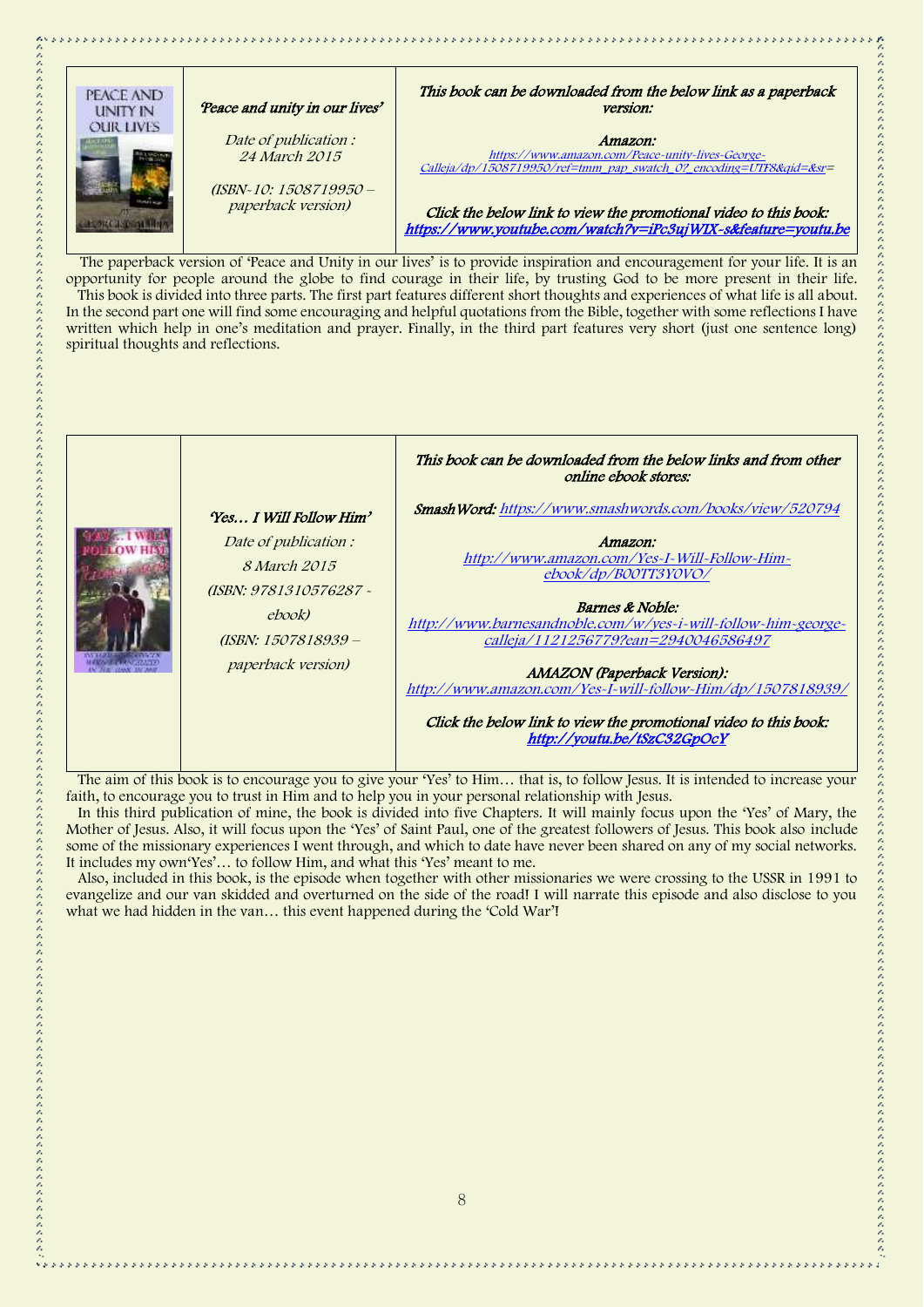|                                                            |                                                                                                                           | This book can be downloaded from the below links and from other<br>online ebook stores:                                                                                                                                                                                                                                                                                                                                                   |
|------------------------------------------------------------|---------------------------------------------------------------------------------------------------------------------------|-------------------------------------------------------------------------------------------------------------------------------------------------------------------------------------------------------------------------------------------------------------------------------------------------------------------------------------------------------------------------------------------------------------------------------------------|
| <b>PEACE AND HMID</b><br>NOURTHUES<br><b>GRORGE CALLEN</b> | 'Peace and Unity in our lives -<br>Volume Two'<br>Date of publication:<br><i>21 January 2015</i><br>(ISBN: 9781310758577) | Smash Word:<br>https://www.smashwords.com/books/view/505028?ref=geocalpeace<br>Amazon:<br>http://www.amazon.com/Peace-Unity-Our-Lives-Two-<br>ebook/dp/B00SN193JE/<br>Barnes & Noble:<br>http://www.barnesandnoble.com/w/peace-and-unity-in-our-lives-<br>george-calleja/1120981243?ean=2940046482942<br>Click the below link to view the promotional video to this book:<br>https://www.youtube.com/watch?v=iPc3ujWIX~s&feature=youtu.be |

 The aim of this ebook, the second in the series 'Peace and Unity in our lives', is to continue to provide inspiration and encouragement for your life. It is an opportunity for people around the globe to find courage in their life, by trusting God to be more present in their life.

 In this second publication, the ebook is divided into four parts, as was the first. The first part features different short thoughts and experiences on what life is all about. In the second part one will find some encouraging and helpful quotations from the Bible, together with some reflections I have written which help in one's meditation and prayer. The third part features very short (just one sentence long) spiritual thoughts and reflections. Finally, in the fourth part, one will find a selection of inspirational photos which I have collected over the years.

| Peace and Unity in our lives<br>$-$ Volume One'<br>Date of publication :<br>9 November 2014<br>(ISBN: 9781310773280) | This book can be downloaded from the below links and from other<br>online ebook stores:<br>Smash Word:<br>https://www.smashwords.com/books/view/491654?ref=geocalpeace<br>Amazon:<br>http://www.amazon.com/Peace-Unity-Our-LIves-One-<br>ebook/dp/B00SJC2SX8/ref=sr 1 1?ie=UTF8&gid=1422035887&sr=8-<br>1&keywords=peace+and+unity+in+our+lives<br>Barnes & Noble:<br>http://www.barnesandnoble.com/w/peace-and-unity-in-our-lives-<br>george-calleja/1120736992?ean=2940046398335 |
|----------------------------------------------------------------------------------------------------------------------|------------------------------------------------------------------------------------------------------------------------------------------------------------------------------------------------------------------------------------------------------------------------------------------------------------------------------------------------------------------------------------------------------------------------------------------------------------------------------------|
|                                                                                                                      | Click the below link to view the promotional video to this book:<br>https://www.youtube.com/watch?v=iPc3ujWIX-s&feature=youtu.be                                                                                                                                                                                                                                                                                                                                                   |

大きなのでのたちのたちのたちのたちのたちのものであるのでものであるのでものでしょうかんでしょうかんでしょうかんかんでんとしょうか。

\*\*\*\*\*\*\*\*\*\*\*

The aim of this ebook is to provide inspiration and encouragement for your life. It is an opportunity for people around the globe to find courage in their life, by trusting God to be more present in their life. The ebook is divided into four parts. The first part features different short thoughts and experiences of what life is all about. In the second part one will find some encouraging and helpful quotations from the Bible, together with some reflections I have written which help in one's meditation and prayer. The third part features very short (just one sentence long) spiritual thoughts and reflections. Finally, in the fourth part one will find a selection of inspirational photos which I have collected over the years.

#### ≈≈≈≈≈≈≈≈≈≈≈≈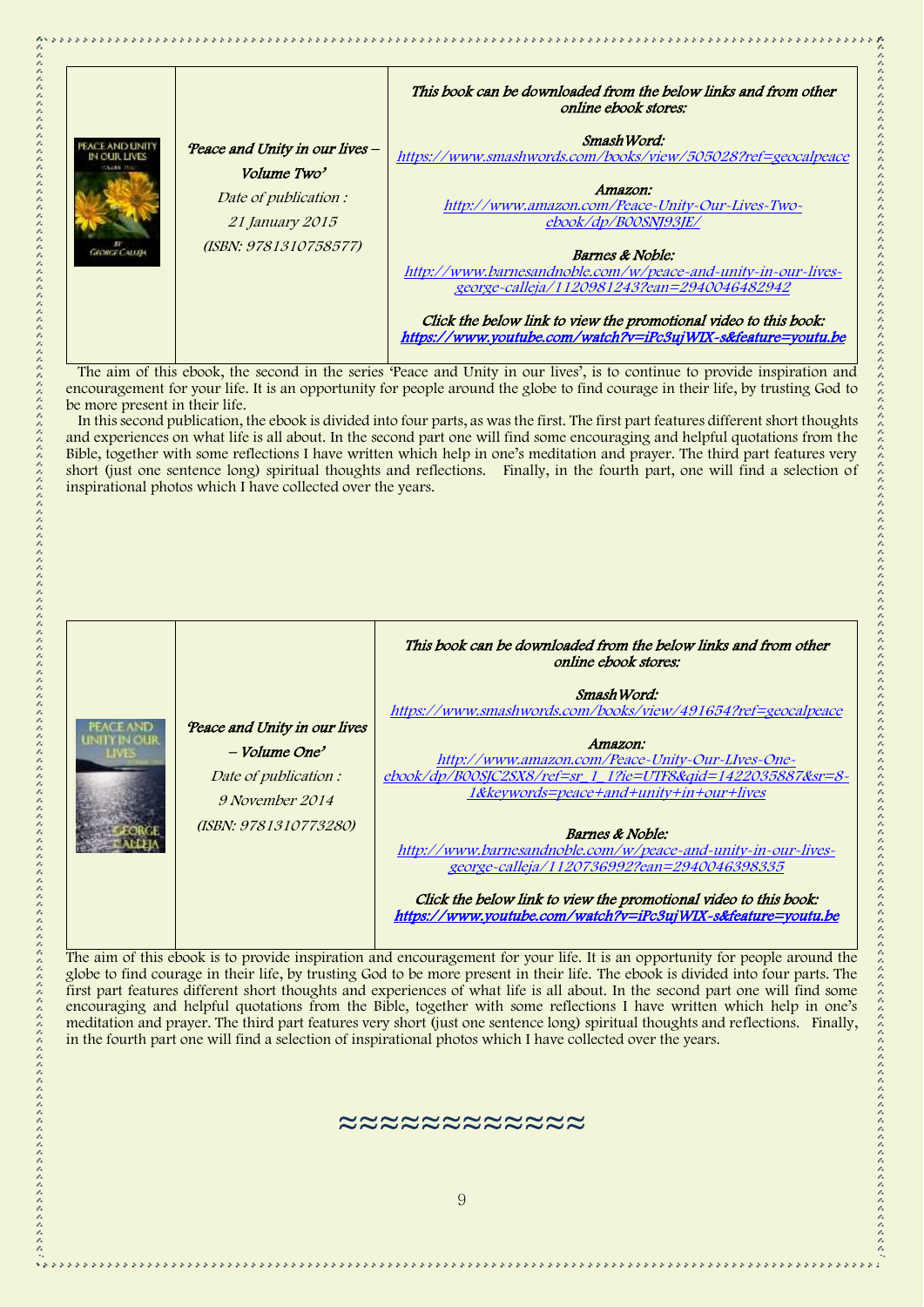# <span id="page-9-0"></span>Reviews to my books

# 'Taste and see that the Lord is good'

## AMY

### rated it as 5 out of 5 stars

*Taste and see that the Lord is good, is easy to read. It is a little book that is full of much wisdom. This wisdom or insight shows how we can become closer to the Lord when we are used as His instrument in helping others.*

# 'Heal my wounds'

FATHER STEPHEN GEMME ( [https://www.amazon.com/Nicholas-Gilroy-Father-Stephen/dp/148084](https://www.amazon.com/Nicholas-Gilroy-Father-Stephen/dp/148084487X/ref=tmm_pap_swatch_0?_encoding=UTF8&qid&sr)

[487X/ref=tmm\\_pap\\_swatch\\_0?\\_encoding=UTF8&qid&sr](https://www.amazon.com/Nicholas-Gilroy-Father-Stephen/dp/148084487X/ref=tmm_pap_swatch_0?_encoding=UTF8&qid&sr) )

### rated it as 5 out of 5 stars

*Really a great book, enjoyed the insights about healing, suffering and hope. Really an optimist, George Calleja faith in a loving and forgiving God inspired me and I am a Catholic priest! So happy I read this book. Read it and you will feel better and open your heart to God! Do not wait read 'Heal my Wounds' today!*

# 'My little book of daily prayer'

## JAMES L. HAWES ( <https://www.facebook.com/james.l.hawes?fref=ts>) rated it as 4 out of 5 stars

This is an easy to read book of daily prayer.

# 'The Beatitudes… the Blessings from the Sermon on the Mount'

### ROBERT HUNT ( [https://www.goodreads.com/author/show/6071073.Robert\\_A\\_Hunt](https://www.goodreads.com/author/show/6071073.Robert_A_Hunt) ) rated it as 5 out of 5 stars

I thoroughly enjoyed reading The Beatitudes: The Blessings from the Sermon on the Mount by George Calleja. This book is about 8 different blessings from a passage in the Bible, Matthew 5: 3-10. It is so easy to just read the bible and miss an important message that the Lord is trying to tell us. George Calleja goes into more detail of the meaning of this important passage In the bible. The book was helpful and positive. It is easy to read and understand. It makes you want to be a better person and be closer to Jesus. I definitely recommend that you read this book!

# 'Yes… I Will Follow Him'

### ROBERT HUNT ( [https://www.goodreads.com/author/show/6071073.Robert\\_A\\_Hunt](https://www.goodreads.com/author/show/6071073.Robert_A_Hunt) ) rated it as 5 out of 5 stars

'I have thoroughly enjoyed reading this book. I strongly recommend anyone to read "Yes I will follow him" by George Calleja. It was beautifully written. I admire how George Calleja let go of his job and family and did ministry for 6 years abroad. It is not easy to let go of everything and just follow Jesus. But there is so much more reward and blessing in following Jesus. I really enjoyed the different verses George mentioned like when Mary was visited by the angel and was told that she would give birth to Jesus, God's son and how she just said yes to the lord, trusting him completely. There is so much for a reader to learn in this novel and I would recommend this to anyone who is interested in exploring a closer relationship with the Lord.'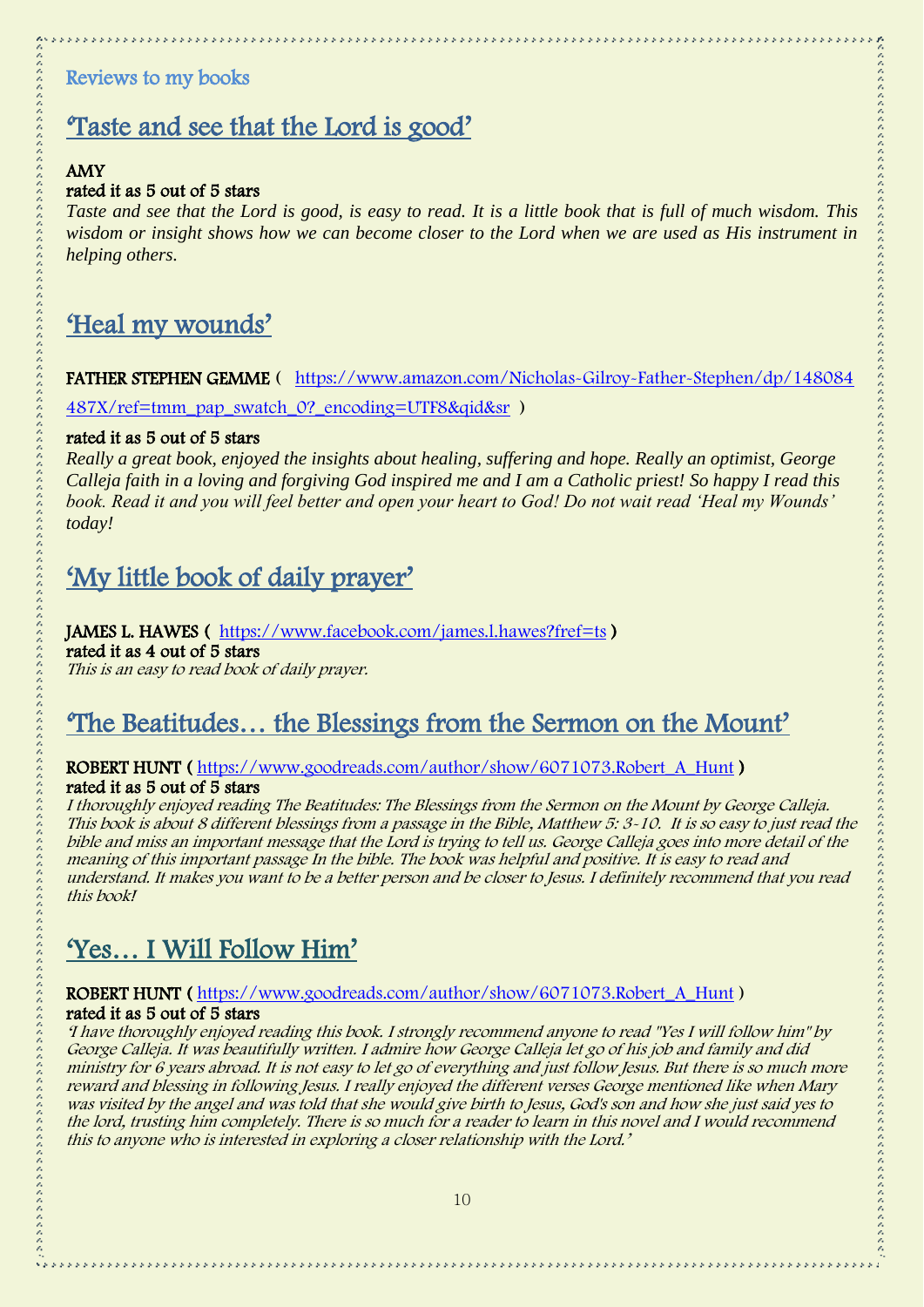#### SANDRA MADERA ( <http://www.sandramadera.com/> ) rated it as 5 out of 5 stars

'How does one surrender to the Lord and find a greater happiness than they ever knew existed? Using biblical examples and life experiences, Author George Calleja offers an answer to the question. Ultimately, we are spiritual beings who are in a constant search for something greater than ourselves. What I got from this book is that taking a chance, getting out of that comfort zone, surrendering, and serving one can fill that hole in our hearts with the spirit, finding peace and increased faith in God and humanity.

The public view of religion in this "modern" age is that it is restrictive and prohibits people from really living through passions, blocking pleasures. However, are we really living when we are driven by temporary pleasures? This book offers the point of view which is contrary to the world view, offering a view which is satisfying to the seat of the human experience... our soul. Imagine really living through saying "yes!" to Christ, living fully by being of service to God and His creation... humanity.

The bible is filled with flawed human beings who said "yes!" to a journey of self sacrifice and true happiness, bringing the Truth to the world. Examples used include St. Paul and the Blessed Mother who honored where they were being called by the Lord and surrendered completely to His will and greater purpose. Although they were met with rejection and did so at great peril, these powerful witnesses are the inspiration to live a more fulfilling existence by unifying your path with that of God's vision for your life. It is a path of surrender, service, and ultimately love of humanity and the Lord.

This is a great, easy read that seeks to inspire others to take action, offer service to our fellow man, and to be of service to God for His higher purpose and yours. Mr. Calleja speaks from a position of experience, spreading the gospel through action, love, and at great personal sacrifice, but the lessons learned, in terms of spiritual development, were invaluable.'

#### IRENE KUEH ( <https://www.facebook.com/irenykueh> ) rated it as 5 out of 5 stars

'I have read many religious/spiritual books in my lifetime. I must say I thoroughly enjoyed reading "Yes I will follow him" by George Calleja. It was short and sweet, and easy to read. The Following of St Paul and Mother Mary's 'Yes' are beautifully written to be enjoyed by readers of all ages. What touched me the most is the story of the author's personal response of "Yes". His story proved that there is a God and He is always there for each and every one of us. There will be times of trials and hardships, but in the end, God prevails. The experience is priceless and the reward eternal. This is a must read for all who are asking these questions: Who is HE? Why should I say "Yes"? What will happen if and when I say "Yes"? Or if you already said "Yes" and are facing hardship and ready to quit, read this book and you will be encouraged, knowing you are not alone. You are <sup>n</sup>ever alone. Well done George Calleja.'

### JOSHUA LINDEN ( <http://www.joshuaklinden.com/> ) rated it as 5 out of 5 stars

'When it comes to religious/spiritual themes I prefer shorter books such as The Tao or The Cloud of Unknowing. Like these books Calleja gives the reader a singular concept upon which to meditate—the concept of saying "yes" to Jesus. A wise teacher of mine once said, "There is room in love to say 'no'". For most of us there are many to who "no" is the appropriate response. In 'Yes'...I will follow Him, Calleja presents a simple truth—that saying "yes" to Jesus loses one nothing and gains one everything. A very delightful meditation on love.'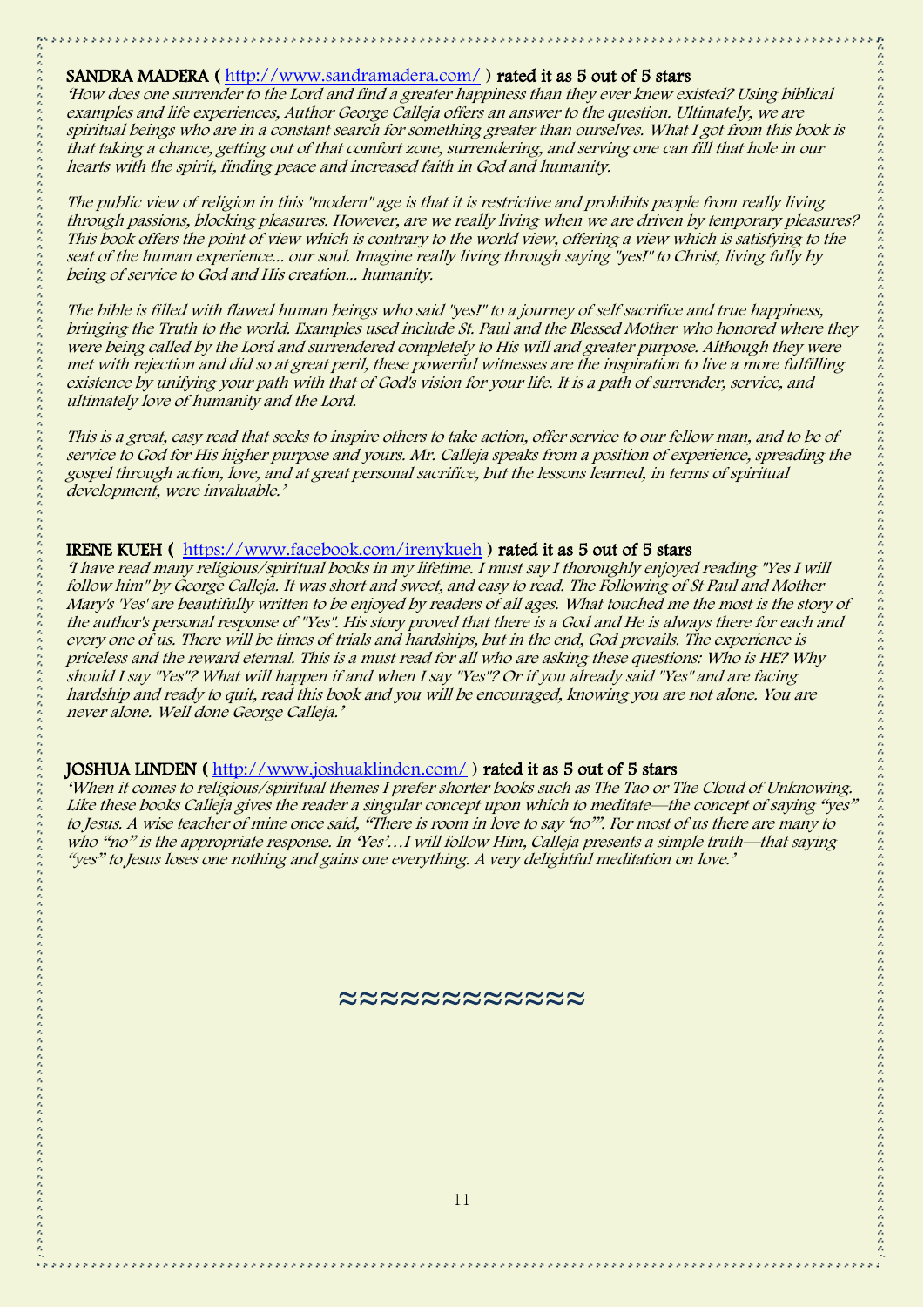### <span id="page-11-0"></span>**Interviews**

As a Christian Author every now and then I am interviewed about my books. In this section I am posting different links to my latest interviews which you can easily connect to them through the following links.

## Interview on Ester Lopez – (AuthorBlogSpot):

<http://authorblogspot.esterlopez.com/2016/09/23/george-calleja-interview/>

• September 2016 – George Calleja interview

# Interview on Mercedes Fox – Author (My Writing Blog):

<https://mercedesfoxbooks.com/meet-author-george-calleja/>

January 2016 – Meet author George Calleja

## Latest 10 interviews on SmashWord website:

<https://www.smashwords.com/interview/geocalpeace>

- April 2017 Do you support the work of other Christian Authors and how?
- August 2016 Which of your books have been selling the most till now?
- **January 2016 -** What are your plans for the year 2016?
- September 2015 As an author of Christian Books, do you have a newsletter, which you send to your followers to keep informed about what you are writing?
- July 2015 What is your experience to becoming a Christian Author?
- May 2015 What is your next ebook to be published?
- March 2015 How do you get inspired to write your books?
- February 2015 What book will you publish in March 2015?
- **January 2015 -** What motivates you to be a Christian author?
- December 2014 What are you planning to publish during 2015?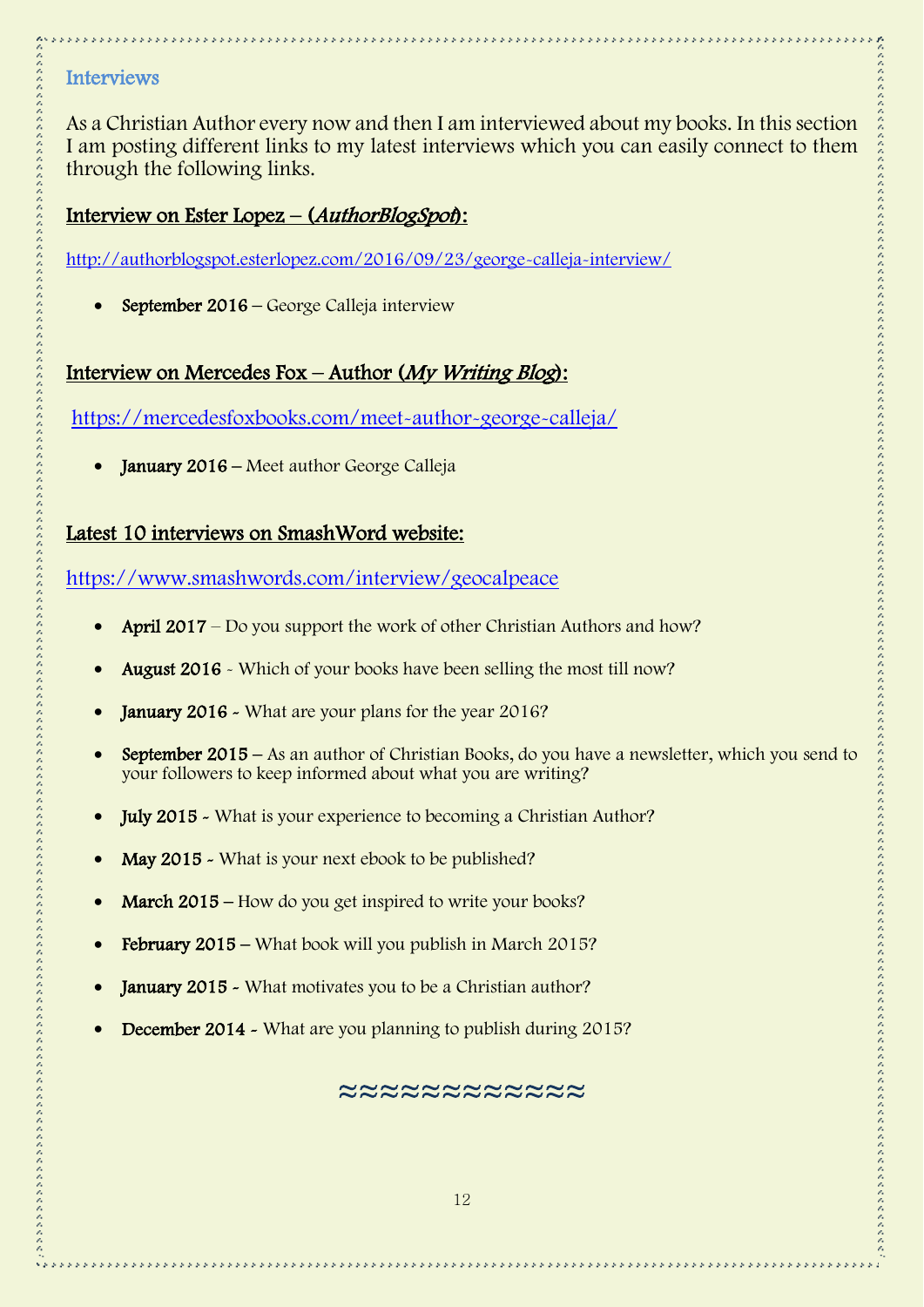## <span id="page-12-0"></span>Articles published on Catholic.365

As from June 2015 I have started publishing my Christian articles on the website Catholic.365. Catholic365.com is a Catholic-focused article and information portal from Catholic writers and bloggers who write about things Catholics are interested in, with three main categories - Faith, Life and What's Going On, from a perspective consistent with the Magisterium of the Catholic Church.

During November 2017, Catholic.365 have published the following articles of mine and you can read them by following the below links:-

### Just like a little child

Published on 3 November 2017 <http://www.catholic365.com/article/7701/just-like-a-little-child.html>



Jesus in my life Published on 4 November 2017 <http://www.catholic365.com/article/7707/jesus-in-my-life.html>



## <span id="page-12-1"></span>Articles published on Laikos

As from October 2017 I have started publishing my Christian articles on the website Laikos. Laikos is a Catholic website especially dedicated for the people of Malta.

During November 2017, Laikos have published the following articles of mine and you can read them by following the below links:-

### We are to live like Mary

Published on 1 November 2017 <https://laikosblog.org/2017/11/01/we-are-to-live-like-mary/>

## Jesus overcomes all struggles

Published on 4 November 2017 https://laikosblog.org/2017/11/04/jesus-overcomes-all-struggles/

## I belong to Him

Published on 17 November 2017 <https://laikosblog.org/2017/11/17/i-belong-to-him/>

# Getting to know Jesus

Published on 30 November 2017 <https://laikosblog.org/2017/11/30/getting-to-know-jesus/> ≈≈≈≈≈≈≈≈≈≈≈≈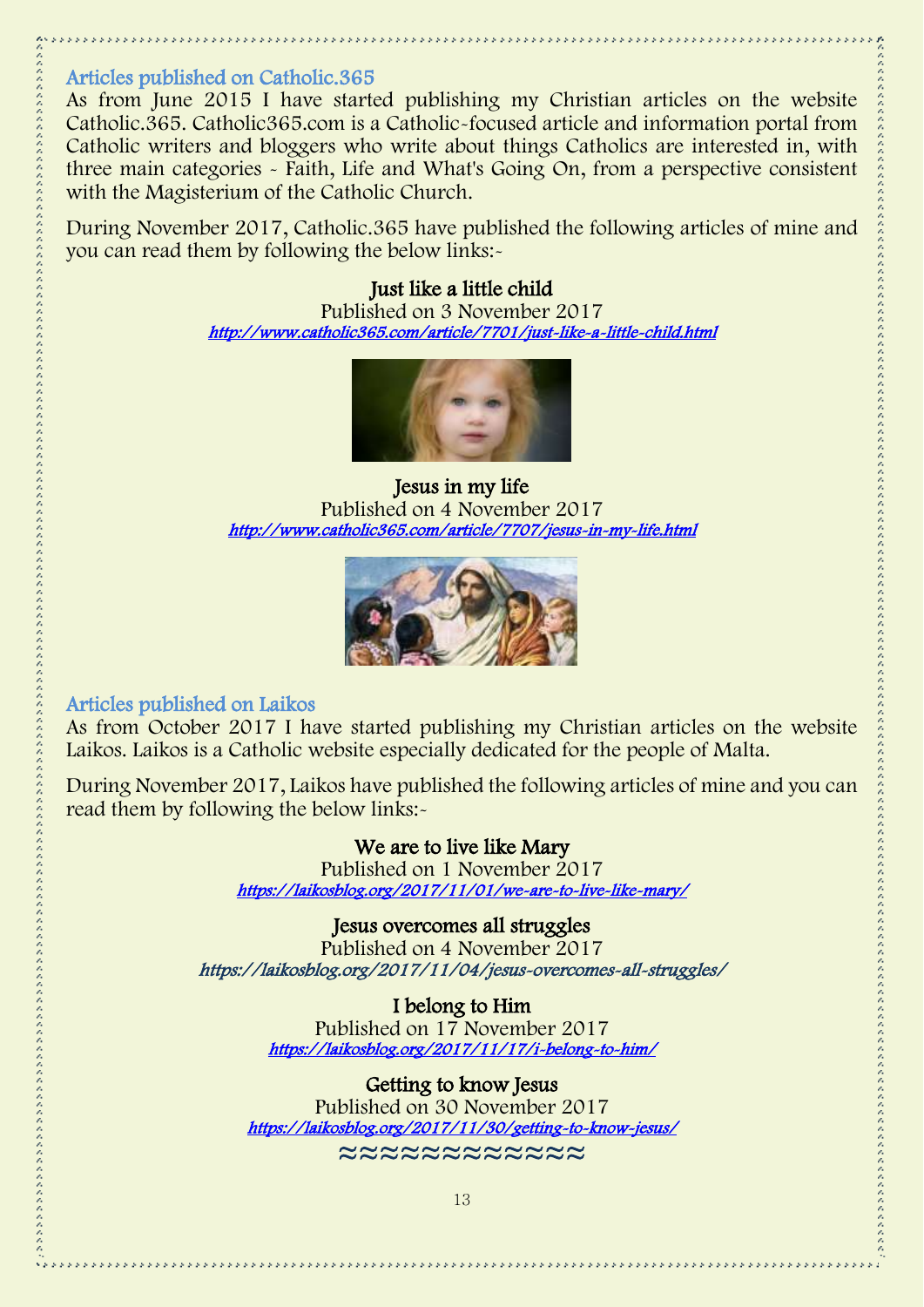## <span id="page-13-0"></span>Podcasts

Below find links to my Podcasts which I have recorded and are found at 'Sound Cloud'. These Podcasts which are available for you to listen at your own leisure time, refers to my published Christian books ( [https://soundcloud.com/george-calleja-1/sets/christian](https://soundcloud.com/george-calleja-1/sets/christian-books)[books](https://soundcloud.com/george-calleja-1/sets/christian-books) ) and other inspirational writings ( [https://soundcloud.com/george-calleja-](https://soundcloud.com/george-calleja-1/sets/inspirational)[1/sets/inspirational](https://soundcloud.com/george-calleja-1/sets/inspirational) ) of mine. All my Podcasts are free to listen.

I hope that you enjoy listening to these Podcasts and that you share these Podcasts with your family and friends.

|                                                                    |                                                                                 | PODCASTS - CHRISTIAN BOOKS BY GEORGE CALLEJA                                                                                                       |
|--------------------------------------------------------------------|---------------------------------------------------------------------------------|----------------------------------------------------------------------------------------------------------------------------------------------------|
| Peace and Unity in<br>our lives – Volume                           |                                                                                 | https://soundcloud.com/george-calleja-1/peace-and-unity-in-our-<br>lives-volume-1?in=george-calleja-1/sets/christian-books                         |
| Peace and Unity in<br>our lives – Volume<br>$\overline{2}$         |                                                                                 | https://soundcloud.com/george-calleja-1/peace-and-unity-in-our-<br>lives-volume-2?in=george-calleja-1/sets/christian-books                         |
| Peace and Unity in<br>our lives                                    | <b>LINELY IN</b><br><b>TLIK EIVER</b>                                           | https://soundcloud.com/george-calleja-1/peace-and-unity-in-our-<br>lives?in=george-calleja-1/sets/christian-books                                  |
| Yes I will follow<br>Him                                           |                                                                                 | https://soundcloud.com/george-calleja-1/yes-i-will-follow-<br>him?in=george~calleja~1/sets/christian~books                                         |
| Evangelization<br>through social<br>networking sites               | <b>PATHYSTS</b>                                                                 | https://soundcloud.com/george-calleja-1/evangelization-through-<br>social-networking-sites?in=george-calleja-1/sets/christian-books                |
| The Beatitudes<br>the blessings from<br>the Sermon on the<br>Mount |                                                                                 | https://soundcloud.com/george-calleja-1/the-beatitudes-the-blessings-<br>from-the-sermon-on-the-mount?in=george-calleja-1/sets/christian-<br>books |
| My little book of<br>daily prayer                                  |                                                                                 | https://soundcloud.com/george-calleja-1/my-little-book-of-daily-<br>prayer?in=george-calleja-1/sets/christian-books                                |
| Taste and see that<br>the Lord is good                             | Teste and<br>see that the<br>Lord is good<br><b>Bonege</b><br><b>Zunels</b> and | https://soundcloud.com/george-calleja-1/taste-and-see-that-the-lord-<br>is-good?in=george-calleja-1/sets/christian-books                           |
| The Light                                                          | The Light<br>Quemit<br>Caling                                                   | https://soundcloud.com/george-calleja-1/the-light?in=george-calleja-<br>1/sets/christian-books                                                     |
| Waking up the<br>sleeping giant                                    | stand of the<br>George<br>Calleja                                               | https://soundcloud.com/george-calleja-1/waking-up-the-sleeping-<br>giant                                                                           |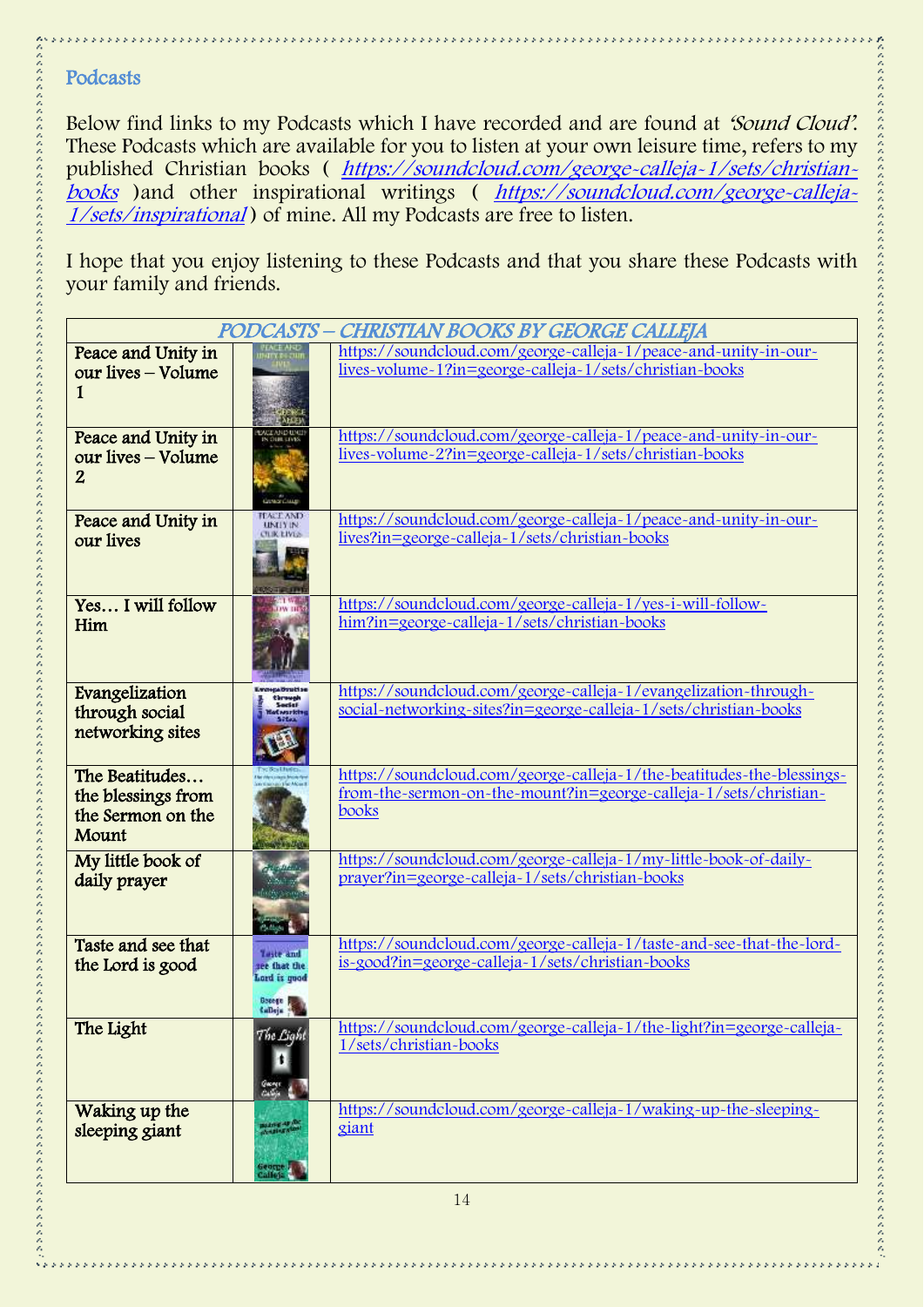| PODCASTS – INSPIRATIONAL WRITINGS BY GEORGE CALLEJA<br>https://soundcloud.com/george-calleja-1/my-prayer-for-peace-<br>My prayer for<br>m4a?in=george-calleja-1/sets/inspirational<br>peace<br>https://soundcloud.com/george-calleja-1/do-i-help-my-<br>Do I help my<br>neighbour?in=george-calleja-1/sets/inspirational<br>neighbour?<br>https://soundcloud.com/george-calleja-1/giving-jesus-to-<br>Giving Jesus to<br>society?in=george-calleja-1/sets/inspirational<br>society<br>https://soundcloud.com/george-calleja-1/jesus-overcomes-all-<br>Jesus overcomes all<br>struggles?in=george-calleja-1/sets/inspirational<br>struggles<br>https://soundcloud.com/george-calleja-1/jesus-and-the-<br>Jesus and the cross<br>cross?in=george-calleja-1/sets/inspirational<br>https://soundcloud.com/george-calleja-1/loving-your-<br>Loving your<br>neighbour?in=george-calleja-1/sets/inspirational<br>neighbour<br>https://soundcloud.com/george-calleja-1/being-a-better-person-in-<br>Being a better<br>christ?in=george-calleja-1/sets/inspirational<br>person in Christ<br>https://soundcloud.com/george-calleja-1/you-jesus?in=george-calleja-<br>You Jesus<br>1/sets/inspirational<br>The broken hearted<br>https://soundcloud.com/george-calleja-1/the-broken-<br>hearted?in=george-calleja-1/sets/inspirational<br>https://soundcloud.com/george-calleja-1/through-the-cross-we-are-<br>Through the Cross<br>saved?in=george-calleja-1/sets/inspirational<br>we are saved<br>https://soundcloud.com/george-calleja-1/be-bold-and-share-the-<br>Be bold and share<br>good-news?in=george-calleja-1/sets/inspirational<br>the Good News<br>https://soundcloud.com/george-calleja-1/lord-jesus?in=george-<br>Lord Jesus<br>calleja-1/sets/inspirational<br>https://soundcloud.com/george-calleja-1/life-is-beautiful?in=george-<br>Life is Beautiful<br>calleja-1/sets/inspirational<br>https://soundcloud.com/george-calleja-1/only-love-brings-peace<br>Only Love brings<br>Peace<br>https://soundcloud.com/george-calleja-1/peace-only-comes-through-<br>Peace only comes<br>god<br>through God<br>https://soundcloud.com/george-calleja-1/living-our-morals-and-<br>Living our morals<br>values<br>and values<br>https://soundcloud.com/george-calleja-1/without-god-society-is-sick<br><b>Without God</b><br>society is sick<br>https://soundcloud.com/george-calleja-1/he-died-for-you?in=george-<br>He died for you<br>calleja-1/sets/inspirational<br>The crib for baby<br>https://soundcloud.com/george-calleja-1/the-crib-for-baby-<br>Jesus<br>jesus?in=george-calleja-1/sets/inspirational |  |  |  |  |
|-----------------------------------------------------------------------------------------------------------------------------------------------------------------------------------------------------------------------------------------------------------------------------------------------------------------------------------------------------------------------------------------------------------------------------------------------------------------------------------------------------------------------------------------------------------------------------------------------------------------------------------------------------------------------------------------------------------------------------------------------------------------------------------------------------------------------------------------------------------------------------------------------------------------------------------------------------------------------------------------------------------------------------------------------------------------------------------------------------------------------------------------------------------------------------------------------------------------------------------------------------------------------------------------------------------------------------------------------------------------------------------------------------------------------------------------------------------------------------------------------------------------------------------------------------------------------------------------------------------------------------------------------------------------------------------------------------------------------------------------------------------------------------------------------------------------------------------------------------------------------------------------------------------------------------------------------------------------------------------------------------------------------------------------------------------------------------------------------------------------------------------------------------------------------------------------------------------------------------------------------------------------------------------------------------------------------------------------------------------------------------------------------------------------------------------------------------------------------------------------------------------------------------------------------------------------------------------------------------------------|--|--|--|--|
|                                                                                                                                                                                                                                                                                                                                                                                                                                                                                                                                                                                                                                                                                                                                                                                                                                                                                                                                                                                                                                                                                                                                                                                                                                                                                                                                                                                                                                                                                                                                                                                                                                                                                                                                                                                                                                                                                                                                                                                                                                                                                                                                                                                                                                                                                                                                                                                                                                                                                                                                                                                                                 |  |  |  |  |
|                                                                                                                                                                                                                                                                                                                                                                                                                                                                                                                                                                                                                                                                                                                                                                                                                                                                                                                                                                                                                                                                                                                                                                                                                                                                                                                                                                                                                                                                                                                                                                                                                                                                                                                                                                                                                                                                                                                                                                                                                                                                                                                                                                                                                                                                                                                                                                                                                                                                                                                                                                                                                 |  |  |  |  |
|                                                                                                                                                                                                                                                                                                                                                                                                                                                                                                                                                                                                                                                                                                                                                                                                                                                                                                                                                                                                                                                                                                                                                                                                                                                                                                                                                                                                                                                                                                                                                                                                                                                                                                                                                                                                                                                                                                                                                                                                                                                                                                                                                                                                                                                                                                                                                                                                                                                                                                                                                                                                                 |  |  |  |  |
|                                                                                                                                                                                                                                                                                                                                                                                                                                                                                                                                                                                                                                                                                                                                                                                                                                                                                                                                                                                                                                                                                                                                                                                                                                                                                                                                                                                                                                                                                                                                                                                                                                                                                                                                                                                                                                                                                                                                                                                                                                                                                                                                                                                                                                                                                                                                                                                                                                                                                                                                                                                                                 |  |  |  |  |
|                                                                                                                                                                                                                                                                                                                                                                                                                                                                                                                                                                                                                                                                                                                                                                                                                                                                                                                                                                                                                                                                                                                                                                                                                                                                                                                                                                                                                                                                                                                                                                                                                                                                                                                                                                                                                                                                                                                                                                                                                                                                                                                                                                                                                                                                                                                                                                                                                                                                                                                                                                                                                 |  |  |  |  |
|                                                                                                                                                                                                                                                                                                                                                                                                                                                                                                                                                                                                                                                                                                                                                                                                                                                                                                                                                                                                                                                                                                                                                                                                                                                                                                                                                                                                                                                                                                                                                                                                                                                                                                                                                                                                                                                                                                                                                                                                                                                                                                                                                                                                                                                                                                                                                                                                                                                                                                                                                                                                                 |  |  |  |  |
|                                                                                                                                                                                                                                                                                                                                                                                                                                                                                                                                                                                                                                                                                                                                                                                                                                                                                                                                                                                                                                                                                                                                                                                                                                                                                                                                                                                                                                                                                                                                                                                                                                                                                                                                                                                                                                                                                                                                                                                                                                                                                                                                                                                                                                                                                                                                                                                                                                                                                                                                                                                                                 |  |  |  |  |
|                                                                                                                                                                                                                                                                                                                                                                                                                                                                                                                                                                                                                                                                                                                                                                                                                                                                                                                                                                                                                                                                                                                                                                                                                                                                                                                                                                                                                                                                                                                                                                                                                                                                                                                                                                                                                                                                                                                                                                                                                                                                                                                                                                                                                                                                                                                                                                                                                                                                                                                                                                                                                 |  |  |  |  |
|                                                                                                                                                                                                                                                                                                                                                                                                                                                                                                                                                                                                                                                                                                                                                                                                                                                                                                                                                                                                                                                                                                                                                                                                                                                                                                                                                                                                                                                                                                                                                                                                                                                                                                                                                                                                                                                                                                                                                                                                                                                                                                                                                                                                                                                                                                                                                                                                                                                                                                                                                                                                                 |  |  |  |  |
|                                                                                                                                                                                                                                                                                                                                                                                                                                                                                                                                                                                                                                                                                                                                                                                                                                                                                                                                                                                                                                                                                                                                                                                                                                                                                                                                                                                                                                                                                                                                                                                                                                                                                                                                                                                                                                                                                                                                                                                                                                                                                                                                                                                                                                                                                                                                                                                                                                                                                                                                                                                                                 |  |  |  |  |
|                                                                                                                                                                                                                                                                                                                                                                                                                                                                                                                                                                                                                                                                                                                                                                                                                                                                                                                                                                                                                                                                                                                                                                                                                                                                                                                                                                                                                                                                                                                                                                                                                                                                                                                                                                                                                                                                                                                                                                                                                                                                                                                                                                                                                                                                                                                                                                                                                                                                                                                                                                                                                 |  |  |  |  |
|                                                                                                                                                                                                                                                                                                                                                                                                                                                                                                                                                                                                                                                                                                                                                                                                                                                                                                                                                                                                                                                                                                                                                                                                                                                                                                                                                                                                                                                                                                                                                                                                                                                                                                                                                                                                                                                                                                                                                                                                                                                                                                                                                                                                                                                                                                                                                                                                                                                                                                                                                                                                                 |  |  |  |  |
|                                                                                                                                                                                                                                                                                                                                                                                                                                                                                                                                                                                                                                                                                                                                                                                                                                                                                                                                                                                                                                                                                                                                                                                                                                                                                                                                                                                                                                                                                                                                                                                                                                                                                                                                                                                                                                                                                                                                                                                                                                                                                                                                                                                                                                                                                                                                                                                                                                                                                                                                                                                                                 |  |  |  |  |
|                                                                                                                                                                                                                                                                                                                                                                                                                                                                                                                                                                                                                                                                                                                                                                                                                                                                                                                                                                                                                                                                                                                                                                                                                                                                                                                                                                                                                                                                                                                                                                                                                                                                                                                                                                                                                                                                                                                                                                                                                                                                                                                                                                                                                                                                                                                                                                                                                                                                                                                                                                                                                 |  |  |  |  |
|                                                                                                                                                                                                                                                                                                                                                                                                                                                                                                                                                                                                                                                                                                                                                                                                                                                                                                                                                                                                                                                                                                                                                                                                                                                                                                                                                                                                                                                                                                                                                                                                                                                                                                                                                                                                                                                                                                                                                                                                                                                                                                                                                                                                                                                                                                                                                                                                                                                                                                                                                                                                                 |  |  |  |  |
|                                                                                                                                                                                                                                                                                                                                                                                                                                                                                                                                                                                                                                                                                                                                                                                                                                                                                                                                                                                                                                                                                                                                                                                                                                                                                                                                                                                                                                                                                                                                                                                                                                                                                                                                                                                                                                                                                                                                                                                                                                                                                                                                                                                                                                                                                                                                                                                                                                                                                                                                                                                                                 |  |  |  |  |
|                                                                                                                                                                                                                                                                                                                                                                                                                                                                                                                                                                                                                                                                                                                                                                                                                                                                                                                                                                                                                                                                                                                                                                                                                                                                                                                                                                                                                                                                                                                                                                                                                                                                                                                                                                                                                                                                                                                                                                                                                                                                                                                                                                                                                                                                                                                                                                                                                                                                                                                                                                                                                 |  |  |  |  |
|                                                                                                                                                                                                                                                                                                                                                                                                                                                                                                                                                                                                                                                                                                                                                                                                                                                                                                                                                                                                                                                                                                                                                                                                                                                                                                                                                                                                                                                                                                                                                                                                                                                                                                                                                                                                                                                                                                                                                                                                                                                                                                                                                                                                                                                                                                                                                                                                                                                                                                                                                                                                                 |  |  |  |  |
|                                                                                                                                                                                                                                                                                                                                                                                                                                                                                                                                                                                                                                                                                                                                                                                                                                                                                                                                                                                                                                                                                                                                                                                                                                                                                                                                                                                                                                                                                                                                                                                                                                                                                                                                                                                                                                                                                                                                                                                                                                                                                                                                                                                                                                                                                                                                                                                                                                                                                                                                                                                                                 |  |  |  |  |
|                                                                                                                                                                                                                                                                                                                                                                                                                                                                                                                                                                                                                                                                                                                                                                                                                                                                                                                                                                                                                                                                                                                                                                                                                                                                                                                                                                                                                                                                                                                                                                                                                                                                                                                                                                                                                                                                                                                                                                                                                                                                                                                                                                                                                                                                                                                                                                                                                                                                                                                                                                                                                 |  |  |  |  |
|                                                                                                                                                                                                                                                                                                                                                                                                                                                                                                                                                                                                                                                                                                                                                                                                                                                                                                                                                                                                                                                                                                                                                                                                                                                                                                                                                                                                                                                                                                                                                                                                                                                                                                                                                                                                                                                                                                                                                                                                                                                                                                                                                                                                                                                                                                                                                                                                                                                                                                                                                                                                                 |  |  |  |  |
|                                                                                                                                                                                                                                                                                                                                                                                                                                                                                                                                                                                                                                                                                                                                                                                                                                                                                                                                                                                                                                                                                                                                                                                                                                                                                                                                                                                                                                                                                                                                                                                                                                                                                                                                                                                                                                                                                                                                                                                                                                                                                                                                                                                                                                                                                                                                                                                                                                                                                                                                                                                                                 |  |  |  |  |
|                                                                                                                                                                                                                                                                                                                                                                                                                                                                                                                                                                                                                                                                                                                                                                                                                                                                                                                                                                                                                                                                                                                                                                                                                                                                                                                                                                                                                                                                                                                                                                                                                                                                                                                                                                                                                                                                                                                                                                                                                                                                                                                                                                                                                                                                                                                                                                                                                                                                                                                                                                                                                 |  |  |  |  |
|                                                                                                                                                                                                                                                                                                                                                                                                                                                                                                                                                                                                                                                                                                                                                                                                                                                                                                                                                                                                                                                                                                                                                                                                                                                                                                                                                                                                                                                                                                                                                                                                                                                                                                                                                                                                                                                                                                                                                                                                                                                                                                                                                                                                                                                                                                                                                                                                                                                                                                                                                                                                                 |  |  |  |  |
|                                                                                                                                                                                                                                                                                                                                                                                                                                                                                                                                                                                                                                                                                                                                                                                                                                                                                                                                                                                                                                                                                                                                                                                                                                                                                                                                                                                                                                                                                                                                                                                                                                                                                                                                                                                                                                                                                                                                                                                                                                                                                                                                                                                                                                                                                                                                                                                                                                                                                                                                                                                                                 |  |  |  |  |
|                                                                                                                                                                                                                                                                                                                                                                                                                                                                                                                                                                                                                                                                                                                                                                                                                                                                                                                                                                                                                                                                                                                                                                                                                                                                                                                                                                                                                                                                                                                                                                                                                                                                                                                                                                                                                                                                                                                                                                                                                                                                                                                                                                                                                                                                                                                                                                                                                                                                                                                                                                                                                 |  |  |  |  |
|                                                                                                                                                                                                                                                                                                                                                                                                                                                                                                                                                                                                                                                                                                                                                                                                                                                                                                                                                                                                                                                                                                                                                                                                                                                                                                                                                                                                                                                                                                                                                                                                                                                                                                                                                                                                                                                                                                                                                                                                                                                                                                                                                                                                                                                                                                                                                                                                                                                                                                                                                                                                                 |  |  |  |  |
|                                                                                                                                                                                                                                                                                                                                                                                                                                                                                                                                                                                                                                                                                                                                                                                                                                                                                                                                                                                                                                                                                                                                                                                                                                                                                                                                                                                                                                                                                                                                                                                                                                                                                                                                                                                                                                                                                                                                                                                                                                                                                                                                                                                                                                                                                                                                                                                                                                                                                                                                                                                                                 |  |  |  |  |
|                                                                                                                                                                                                                                                                                                                                                                                                                                                                                                                                                                                                                                                                                                                                                                                                                                                                                                                                                                                                                                                                                                                                                                                                                                                                                                                                                                                                                                                                                                                                                                                                                                                                                                                                                                                                                                                                                                                                                                                                                                                                                                                                                                                                                                                                                                                                                                                                                                                                                                                                                                                                                 |  |  |  |  |
|                                                                                                                                                                                                                                                                                                                                                                                                                                                                                                                                                                                                                                                                                                                                                                                                                                                                                                                                                                                                                                                                                                                                                                                                                                                                                                                                                                                                                                                                                                                                                                                                                                                                                                                                                                                                                                                                                                                                                                                                                                                                                                                                                                                                                                                                                                                                                                                                                                                                                                                                                                                                                 |  |  |  |  |
|                                                                                                                                                                                                                                                                                                                                                                                                                                                                                                                                                                                                                                                                                                                                                                                                                                                                                                                                                                                                                                                                                                                                                                                                                                                                                                                                                                                                                                                                                                                                                                                                                                                                                                                                                                                                                                                                                                                                                                                                                                                                                                                                                                                                                                                                                                                                                                                                                                                                                                                                                                                                                 |  |  |  |  |
|                                                                                                                                                                                                                                                                                                                                                                                                                                                                                                                                                                                                                                                                                                                                                                                                                                                                                                                                                                                                                                                                                                                                                                                                                                                                                                                                                                                                                                                                                                                                                                                                                                                                                                                                                                                                                                                                                                                                                                                                                                                                                                                                                                                                                                                                                                                                                                                                                                                                                                                                                                                                                 |  |  |  |  |
|                                                                                                                                                                                                                                                                                                                                                                                                                                                                                                                                                                                                                                                                                                                                                                                                                                                                                                                                                                                                                                                                                                                                                                                                                                                                                                                                                                                                                                                                                                                                                                                                                                                                                                                                                                                                                                                                                                                                                                                                                                                                                                                                                                                                                                                                                                                                                                                                                                                                                                                                                                                                                 |  |  |  |  |
|                                                                                                                                                                                                                                                                                                                                                                                                                                                                                                                                                                                                                                                                                                                                                                                                                                                                                                                                                                                                                                                                                                                                                                                                                                                                                                                                                                                                                                                                                                                                                                                                                                                                                                                                                                                                                                                                                                                                                                                                                                                                                                                                                                                                                                                                                                                                                                                                                                                                                                                                                                                                                 |  |  |  |  |
|                                                                                                                                                                                                                                                                                                                                                                                                                                                                                                                                                                                                                                                                                                                                                                                                                                                                                                                                                                                                                                                                                                                                                                                                                                                                                                                                                                                                                                                                                                                                                                                                                                                                                                                                                                                                                                                                                                                                                                                                                                                                                                                                                                                                                                                                                                                                                                                                                                                                                                                                                                                                                 |  |  |  |  |
|                                                                                                                                                                                                                                                                                                                                                                                                                                                                                                                                                                                                                                                                                                                                                                                                                                                                                                                                                                                                                                                                                                                                                                                                                                                                                                                                                                                                                                                                                                                                                                                                                                                                                                                                                                                                                                                                                                                                                                                                                                                                                                                                                                                                                                                                                                                                                                                                                                                                                                                                                                                                                 |  |  |  |  |
|                                                                                                                                                                                                                                                                                                                                                                                                                                                                                                                                                                                                                                                                                                                                                                                                                                                                                                                                                                                                                                                                                                                                                                                                                                                                                                                                                                                                                                                                                                                                                                                                                                                                                                                                                                                                                                                                                                                                                                                                                                                                                                                                                                                                                                                                                                                                                                                                                                                                                                                                                                                                                 |  |  |  |  |
|                                                                                                                                                                                                                                                                                                                                                                                                                                                                                                                                                                                                                                                                                                                                                                                                                                                                                                                                                                                                                                                                                                                                                                                                                                                                                                                                                                                                                                                                                                                                                                                                                                                                                                                                                                                                                                                                                                                                                                                                                                                                                                                                                                                                                                                                                                                                                                                                                                                                                                                                                                                                                 |  |  |  |  |
|                                                                                                                                                                                                                                                                                                                                                                                                                                                                                                                                                                                                                                                                                                                                                                                                                                                                                                                                                                                                                                                                                                                                                                                                                                                                                                                                                                                                                                                                                                                                                                                                                                                                                                                                                                                                                                                                                                                                                                                                                                                                                                                                                                                                                                                                                                                                                                                                                                                                                                                                                                                                                 |  |  |  |  |
|                                                                                                                                                                                                                                                                                                                                                                                                                                                                                                                                                                                                                                                                                                                                                                                                                                                                                                                                                                                                                                                                                                                                                                                                                                                                                                                                                                                                                                                                                                                                                                                                                                                                                                                                                                                                                                                                                                                                                                                                                                                                                                                                                                                                                                                                                                                                                                                                                                                                                                                                                                                                                 |  |  |  |  |
|                                                                                                                                                                                                                                                                                                                                                                                                                                                                                                                                                                                                                                                                                                                                                                                                                                                                                                                                                                                                                                                                                                                                                                                                                                                                                                                                                                                                                                                                                                                                                                                                                                                                                                                                                                                                                                                                                                                                                                                                                                                                                                                                                                                                                                                                                                                                                                                                                                                                                                                                                                                                                 |  |  |  |  |
|                                                                                                                                                                                                                                                                                                                                                                                                                                                                                                                                                                                                                                                                                                                                                                                                                                                                                                                                                                                                                                                                                                                                                                                                                                                                                                                                                                                                                                                                                                                                                                                                                                                                                                                                                                                                                                                                                                                                                                                                                                                                                                                                                                                                                                                                                                                                                                                                                                                                                                                                                                                                                 |  |  |  |  |
|                                                                                                                                                                                                                                                                                                                                                                                                                                                                                                                                                                                                                                                                                                                                                                                                                                                                                                                                                                                                                                                                                                                                                                                                                                                                                                                                                                                                                                                                                                                                                                                                                                                                                                                                                                                                                                                                                                                                                                                                                                                                                                                                                                                                                                                                                                                                                                                                                                                                                                                                                                                                                 |  |  |  |  |
|                                                                                                                                                                                                                                                                                                                                                                                                                                                                                                                                                                                                                                                                                                                                                                                                                                                                                                                                                                                                                                                                                                                                                                                                                                                                                                                                                                                                                                                                                                                                                                                                                                                                                                                                                                                                                                                                                                                                                                                                                                                                                                                                                                                                                                                                                                                                                                                                                                                                                                                                                                                                                 |  |  |  |  |
|                                                                                                                                                                                                                                                                                                                                                                                                                                                                                                                                                                                                                                                                                                                                                                                                                                                                                                                                                                                                                                                                                                                                                                                                                                                                                                                                                                                                                                                                                                                                                                                                                                                                                                                                                                                                                                                                                                                                                                                                                                                                                                                                                                                                                                                                                                                                                                                                                                                                                                                                                                                                                 |  |  |  |  |
|                                                                                                                                                                                                                                                                                                                                                                                                                                                                                                                                                                                                                                                                                                                                                                                                                                                                                                                                                                                                                                                                                                                                                                                                                                                                                                                                                                                                                                                                                                                                                                                                                                                                                                                                                                                                                                                                                                                                                                                                                                                                                                                                                                                                                                                                                                                                                                                                                                                                                                                                                                                                                 |  |  |  |  |
|                                                                                                                                                                                                                                                                                                                                                                                                                                                                                                                                                                                                                                                                                                                                                                                                                                                                                                                                                                                                                                                                                                                                                                                                                                                                                                                                                                                                                                                                                                                                                                                                                                                                                                                                                                                                                                                                                                                                                                                                                                                                                                                                                                                                                                                                                                                                                                                                                                                                                                                                                                                                                 |  |  |  |  |
|                                                                                                                                                                                                                                                                                                                                                                                                                                                                                                                                                                                                                                                                                                                                                                                                                                                                                                                                                                                                                                                                                                                                                                                                                                                                                                                                                                                                                                                                                                                                                                                                                                                                                                                                                                                                                                                                                                                                                                                                                                                                                                                                                                                                                                                                                                                                                                                                                                                                                                                                                                                                                 |  |  |  |  |
|                                                                                                                                                                                                                                                                                                                                                                                                                                                                                                                                                                                                                                                                                                                                                                                                                                                                                                                                                                                                                                                                                                                                                                                                                                                                                                                                                                                                                                                                                                                                                                                                                                                                                                                                                                                                                                                                                                                                                                                                                                                                                                                                                                                                                                                                                                                                                                                                                                                                                                                                                                                                                 |  |  |  |  |